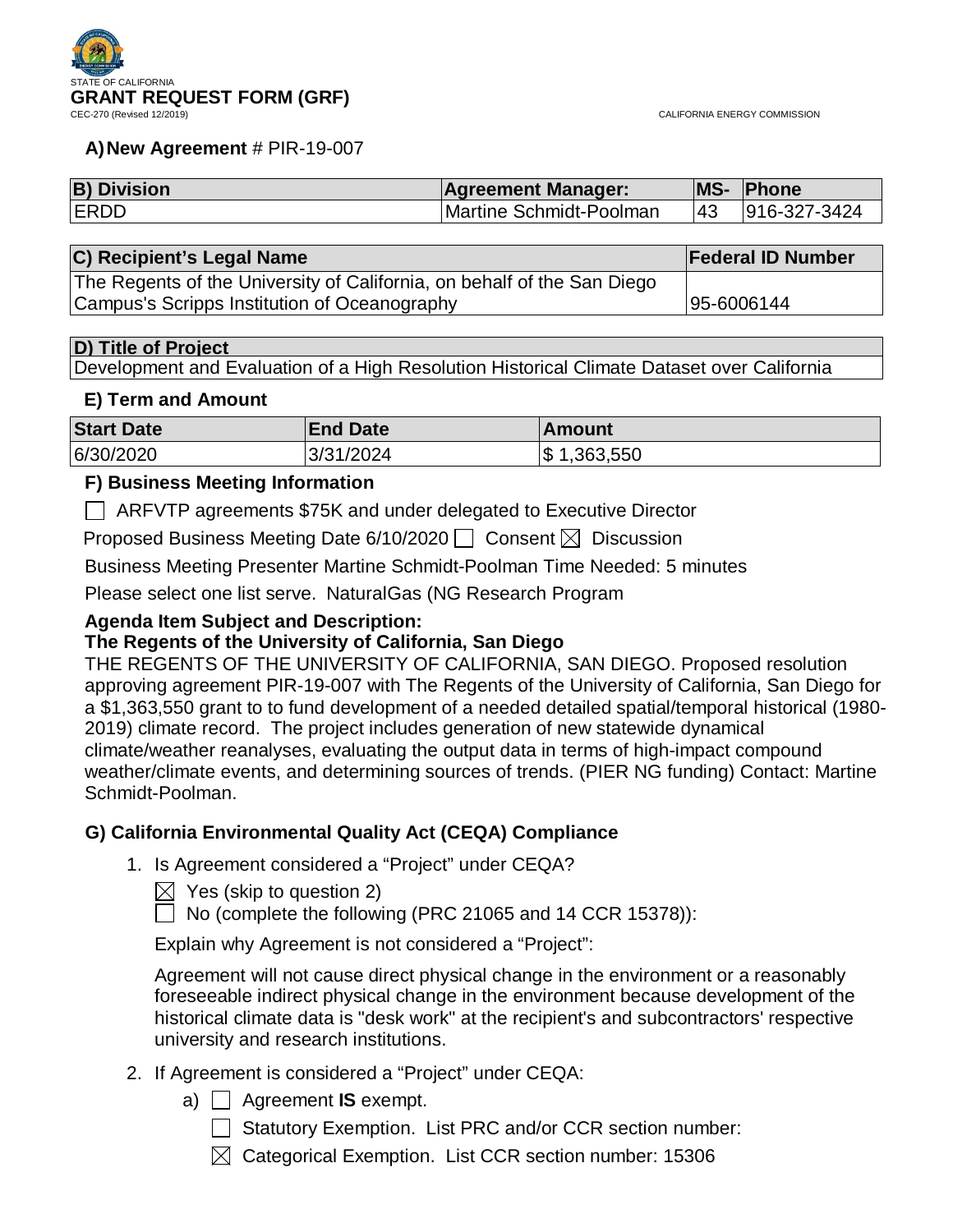



Common Sense Exemption.  $14$  CCR 15061 (b) (3)

Explain reason why Agreement is exempt under the above section:

b) Agreement **IS NOT** exempt. (consult with the legal office to determine next steps)

Check all that apply

 $\Box$  Initial Study

□ Negative Declaration

**Mitigated Negative Declaration** 

Environmental Impact Report

Statement of Overriding Considerations

# **H) List all subcontractors (major and minor) and equipment vendors:** (attach additional sheets as necessary)

| <b>Legal Company Name:</b>       | <b>Budget</b> |
|----------------------------------|---------------|
| <b>Desert Research Institute</b> | \$195,000     |
| <b>Portland State University</b> | \$106,625     |
|                                  |               |
|                                  | ۰D            |

# **I) List all key partners: (attach additional sheets as necessary)**

| Legal Company Name:       |
|---------------------------|
| NASA Ames Research Center |
|                           |

# **J) Budget Information**

| <b>Funding Source</b>        | <b>Funding Year of</b><br>Appropriation | <b>Budget List</b><br><b>Number</b> | Amount      |
|------------------------------|-----------------------------------------|-------------------------------------|-------------|
| <b>NG Subaccount, PIERDD</b> | $18-19$                                 | 501.001M                            | \$1,363,550 |
|                              |                                         |                                     |             |
|                              |                                         |                                     |             |
|                              |                                         |                                     |             |

R&D Program Area: EGRO: EA TOTAL: \$1,363,550

Explanation for "Other" selection

Reimbursement Contract #: Federal Agreement #: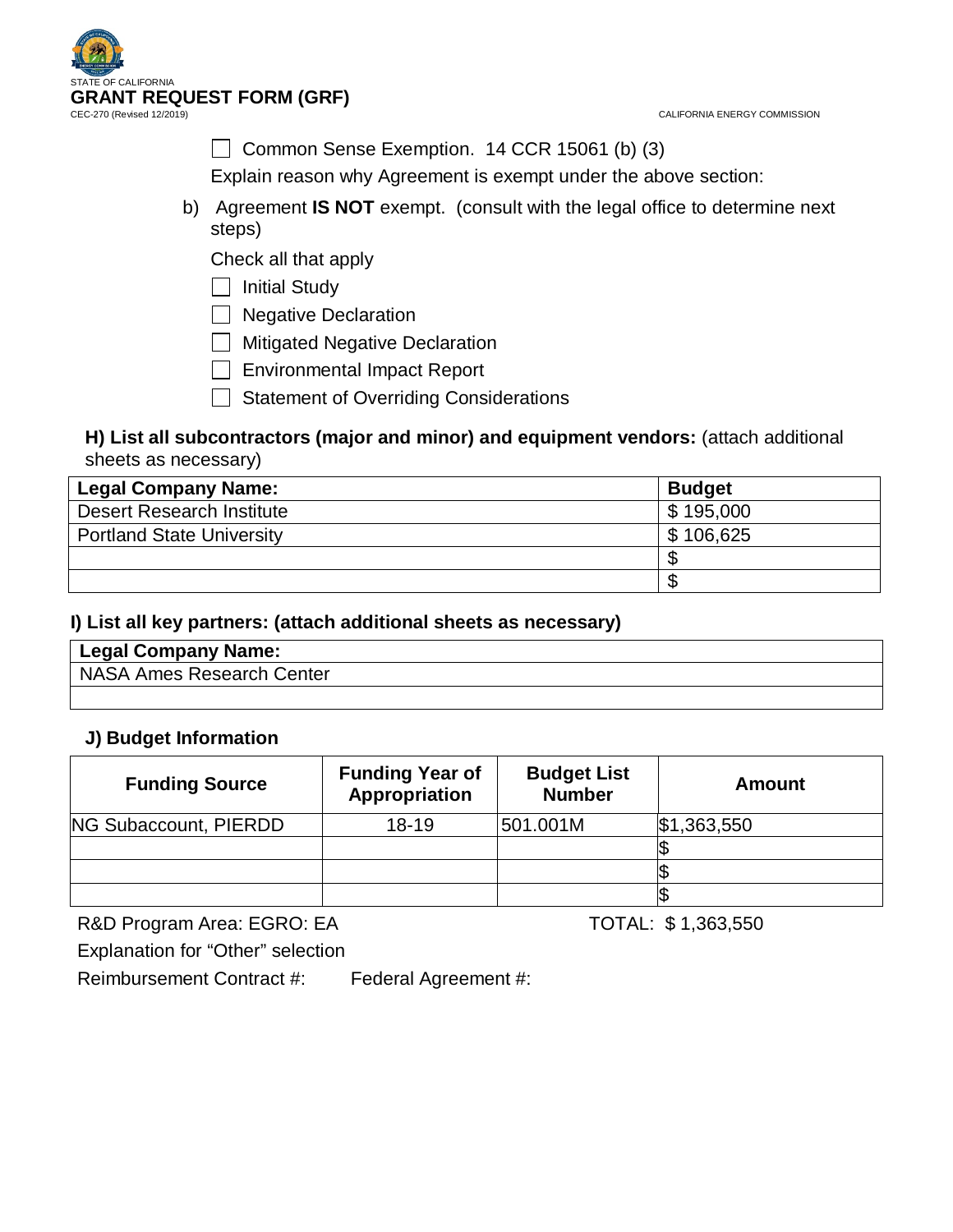

# **K) Recipient's Contact Information**

**1. Recipient's Administrator/Officer**

Name: Dan Cayan Address: 9500 GILMAN DR

City, State, Zip: LA JOLLA, CA 92093-0411 Phone: 858-534-4507 E-Mail: Dcayan@ucsd.edu

CALIFORNIA ENERGY COMMISSION

# **2. Recipient's Project Manager**

Name: Dan Cayan Address: 9500 GILMAN DR

City, State, Zip: LA JOLLA, CA 92093-0411 Phone: 858-534-4507 E-Mail: Dcayan@ucsd.edu

# **L) Selection Process Used**

- $\boxtimes$  Competitive Solicitation Solicitation #: GFO-19-501
- $\Box$  First Come First Served Solicitation Solicitation #:

# **M) The following items should be attached to this GRF**

- 1. Exhibit A, Scope of Work  $\boxtimes$  Attached
- 2. Exhibit B, Budget Detail  $\boxtimes$  Attached
- 3. CEC 105, Questionnaire for Identifying Conflicts  $\boxtimes$  Attached
- 4. Recipient Resolution  $\boxtimes$  N/A  $\Box$  Attached
- 5. CEQA Documentation  $\Box$  N/A  $\boxtimes$  Attached
- 

**\_\_\_\_\_\_\_\_\_\_\_\_\_\_\_\_\_\_\_\_\_\_\_\_\_\_\_ \_\_\_\_\_\_\_\_\_\_\_\_\_\_ Agreement Manager Date** 

**\_\_\_\_\_\_\_\_\_\_\_\_\_\_\_\_\_\_\_\_\_\_\_\_\_\_\_ \_\_\_\_\_\_\_\_\_\_\_\_\_\_ Office Manager Date** 

**Deputy Director Date** 

**\_\_\_\_\_\_\_\_\_\_\_\_\_\_\_\_\_\_\_\_\_\_\_\_\_\_\_ \_\_\_\_\_\_\_\_\_\_\_\_\_\_**

- 
- 
- 
- 
-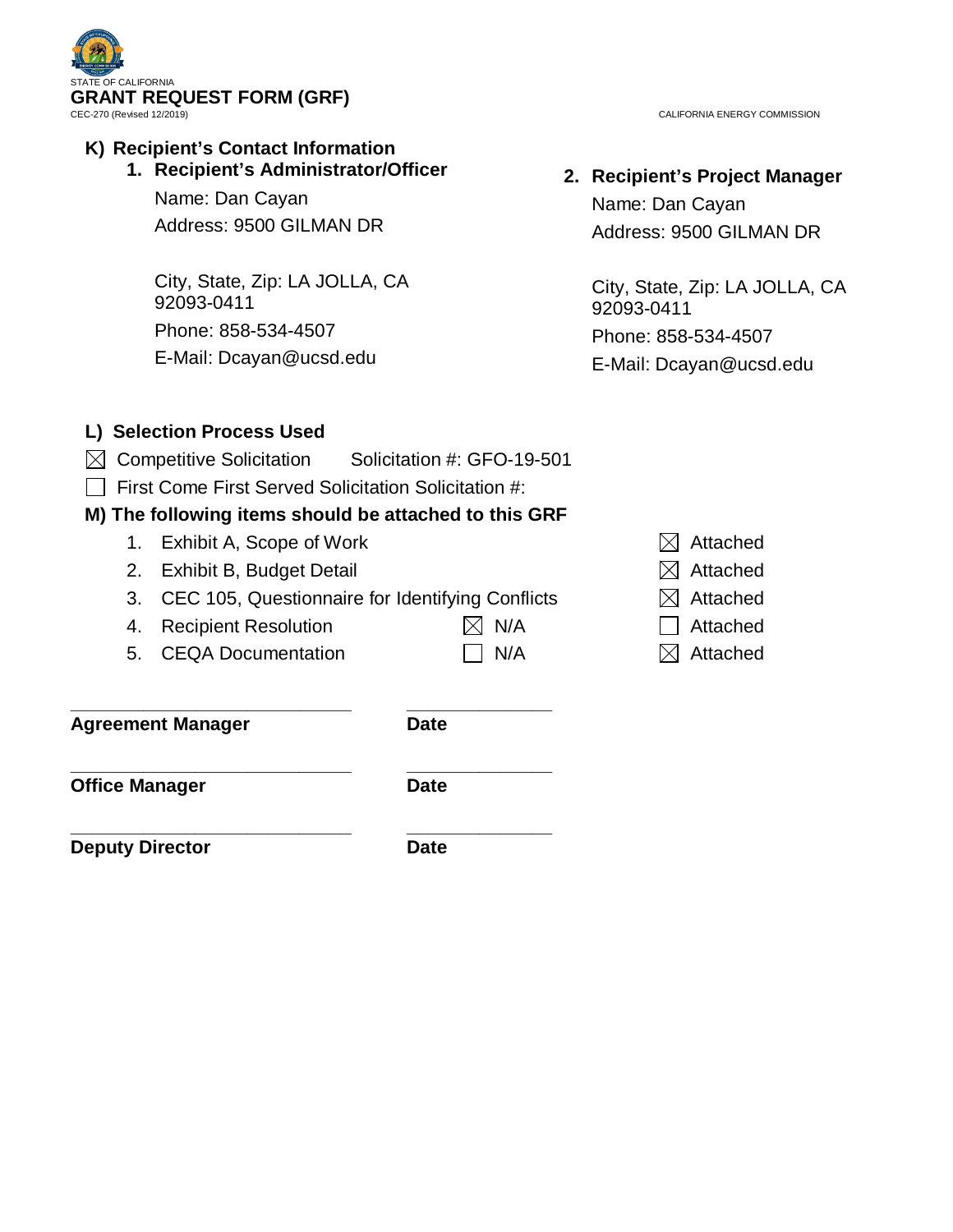# **I. TASK ACRONYM/TERM LISTS**

## **A. Task List**

| Task #        | CPR <sup>1</sup> | <b>Task Name</b>                         |
|---------------|------------------|------------------------------------------|
|               |                  | <b>General Project Task</b>              |
| $\mathcal{P}$ |                  | <b>Regional Modeling</b>                 |
| 3             |                  | <b>Hydrological Modeling</b>             |
|               |                  | Analysis of Climate and Weather Extremes |
| 5             |                  | <b>Trend Attribution Analysis</b>        |
| 6             |                  | Data Management and Distribution         |
|               |                  | <b>Evaluation of Project Benefits</b>    |
| 8             |                  | Technology/Knowledge Transfer Activities |

#### **B. Acronym/Term List**

| Acronym/Term    | <b>Meaning</b>                                                          |
|-----------------|-------------------------------------------------------------------------|
| <b>CAM</b>      | <b>Commission Agreement Manager</b>                                     |
| CAO             | Commission Agreement Officer                                            |
| <b>CPR</b>      | <b>Critical Project Review</b>                                          |
| <b>DRI</b>      | <b>Desert Research Institute</b>                                        |
| <b>IOUs</b>     | <b>Investor-Owned Utilities</b>                                         |
| <b>LOCA</b>     | <b>Localized Constructed Analogs</b>                                    |
| <b>NASA NEX</b> | NASA Earth Exchange facility                                            |
| <b>SIO</b>      | Scripps Institution of Oceanography, University of California San Diego |
| <b>TAC</b>      | <b>Technical Advisory Committee</b>                                     |
| <b>VIC</b>      | Variable Infiltration Capacity                                          |
| <b>WRF</b>      | Weather Research and Forecasting model                                  |

#### **II. PURPOSE OF AGREEMENT, PROBLEM/SOLUTION STATEMENT, AND GOALS AND OBJECTIVES**

# **A. Purpose of Agreement**

The purpose of this Agreement is to fund development of a needed detailed spatial/temporal historical (1980-2019) climate record. The proposed project includes generating new statewide dynamical climate/weather reanalyses, evaluating the output data in terms of high-impact compound weather/climate events, and determining sources of trends.

 $\overline{a}$ 

<span id="page-3-0"></span><sup>1</sup> Please see subtask 1.3 in Part III of the Scope of Work (General Project Tasks) for a description of Critical Project Review (CPR) Meetings.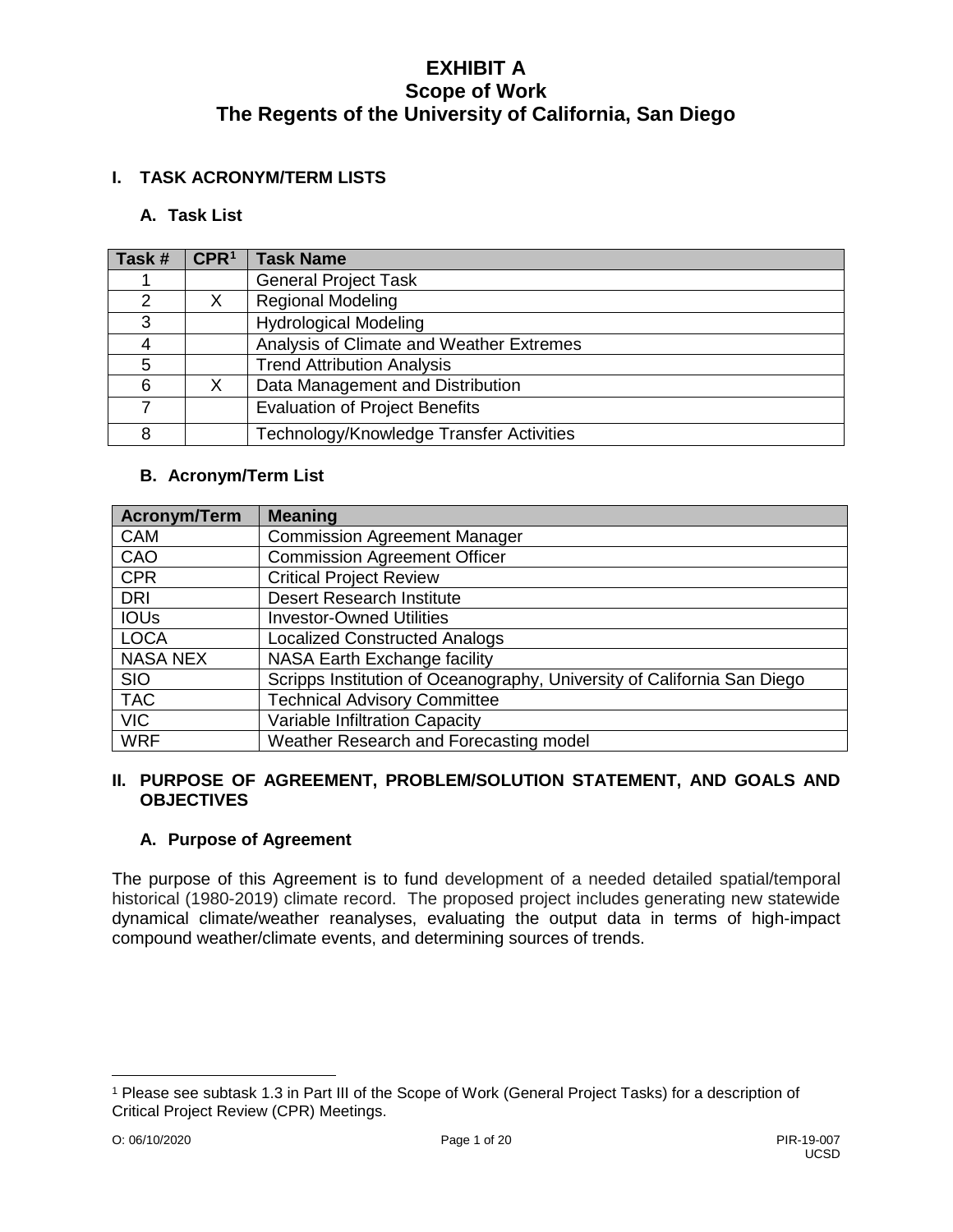## **B. Problem/ Solution Statement**

#### **Problem**

The natural gas sector, other utility sectors, and numerous other stakeholders in California need more spatially and temporally detailed historical climate, weather, and hydrological data to assess resilience to present and future climate changes and therefore conduct operations and planning. Of particular importance is the makeup of extreme events, which may derive from sequences of occurrences and can manifest as compound multi-variate hazards. However, the fine scale data required to fully evaluate and prepare for co-occurring extremes and sequences of hazardous events have not previously been assembled. Additionally, sources of historical climate trends must be understood, as this bears on how and whether such trends continue into the future.

Notable examples of recent extremes include the Tubbs and Paradise fires of 2017 and 2018, the Montecito debris flows of 2018, and damaging floods on the Russian and Feather Rivers in 2017 and 2019. Events such as these are influenced by California's complex terrain and have highly specific weather and climate drivers and resulting impacts, illustrating the need for fine scale, continuous weather and hydro-climate information covering the entire state. Multiple decades of this historical information are needed to cover a range of variability and capture extreme events.

#### **Solution**

To provide this detailed historical climate record, the Recipient will use state-of-the-art dynamical models to generate new statewide dynamical climate/weather at 2-kilometer, hourly resolution. This statewide (and offshore and bordering land region) historical construction will be driven by modern global weather re-analyses, and the regional model output will be validated using historical observed data from various available datasets. Two separate regional model reanalyses will be developed -- one targeted to realistically describe a range of wet weather including atmospheric rivers, and a second one targeted toward dry weather with an emphasis on wildfire conditions. To better inform users, the Recipient will evaluate the output data in terms of high-impact extreme events, including compound weather/climate events, and also conduct an attribution study to determine sources of trends.

# **C. Goals and Objectives of the Agreement**

# **Agreement Goals**

The goal of this Agreement is to improve the spatial (to 2 km) and temporal (to hourly) resolution of historical climate data needed by the natural gas Investor-Owned Utilities (IOUs), along with a broader set of stakeholders in California. This data will provide improved information for assessment of the risk of compound climate events, enabling IOUs to stress test the natural gas systems using the historical baseline from which to gauge projected future conditions, and to assess the resiliency of the system in the face of long-term trends combined with shorter-term extremes.

Ratepayer Benefits: This Agreement will result in the ratepayer benefits of greater natural gas reliability and increased safety by developing datasets with appropriate suites of meteorological and hydrological variables that support IOUs in detailed stress testing of the natural gas system.

Technological Advancement and Breakthroughs: This Agreement will improve the spatial and temporal resolution of historical climate data to natural gas IOUs and other stakeholders in California. This data will provide better information to assess compound events climate events,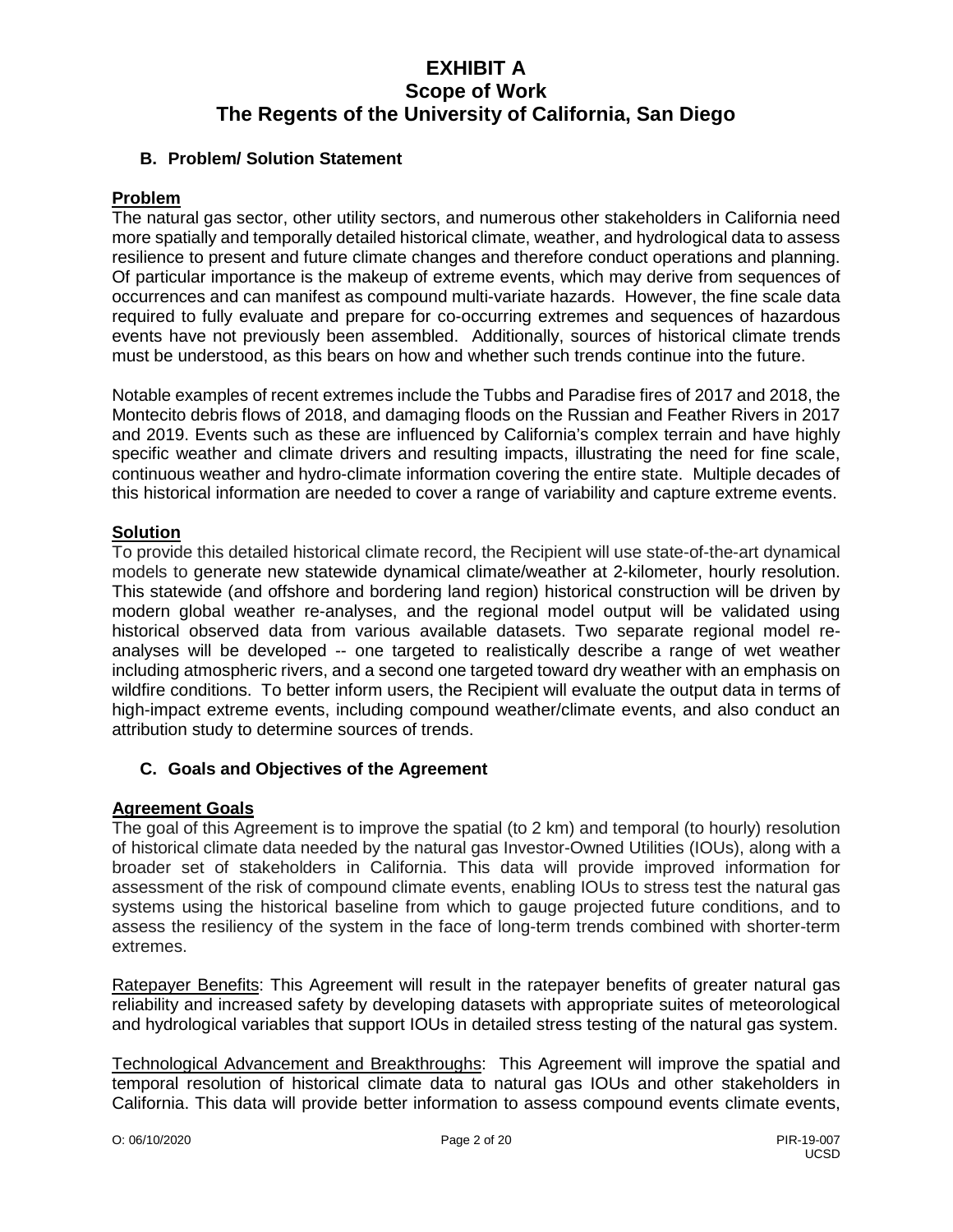stress test the California utility and other systems using the historical baseline to gauge projected future conditions, develop computationally efficient downscaling products such as Localized Constructed Analogs (LOCA; Pierce et al. 2014), and assess resiliency of the systems in the face of long-term trends combined with short term extremes.

The key project results and data will be made available in two ways: one optimized for IOUs that need targeted subsets of the data, and the other for users who need substantial portions of the data (or potentially all of it).

# **Agreement Objectives**

The objectives of this Agreement are to:

- Produce and evaluate historical high-resolution dynamical downscaling (Task 2):
	- o Tune and run Desert Research Institute's Weather Research and Forecasting (DRI WRF) model for California "wet" simulations.
	- o Tune and run West Weather Research and Forecasting (West-WRF) Model Forecasts for California "dry" simulations.
	- o Evaluate "dry" and "wet" simulations against existing meteorological station observations to determine their performance in simulating a range of historical conditions across seasons, anomalous climate patterns, and extreme weather situations.
	- $\circ$  Bias correct the model output combining information from the WRF simulations with historically observed data to reduce the biases in the model output, resulting in a more realistic final data set.
- Produce more realistic estimates of hydrological variables by running a separate land surface model forced by the bias corrected WRF data that can be used to drive the land surface model (Task 3: Hydrological modeling).
- Provide a long and highly detailed history of climate and weather extremes from analysis of those extremes (Task 4: Analyze climate and weather extremes).
- Attribute trends to natural and anthropogenic sources (Task 5).
- Manage the data and distribute the final (data related) end products, along with development of a guide to users in applying these data to particular issues of importance (Task 6).

The degree of success will be gauged by how well the Recipient, at minimum:

- Evaluates historical variability and relevant extreme events in the "dry" and "wet" simulations, along with associated historical hydrological model simulations.
- Develops a bias correction process, wherein model output will be evaluated against relevant observations.
- Demonstrates the ability to produce a guide to users to understand how to appropriately use the data and interpret relevant variability and extremes.
- Provides access to the data to California stakeholders.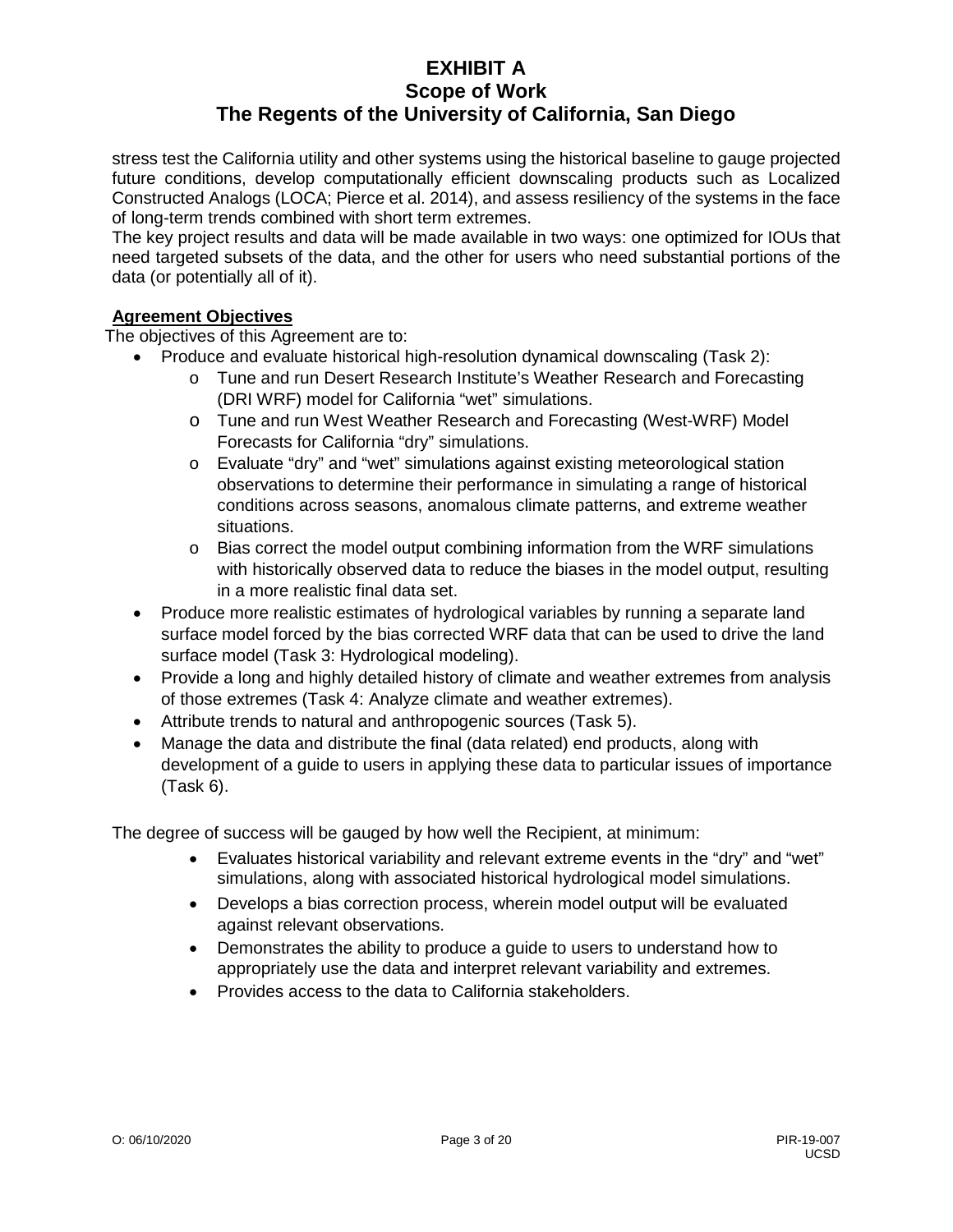## **III. TASK 1 GENERAL PROJECT TASKS**

#### **PRODUCTS**

#### **Subtask 1.1 Products**

The goal of this subtask is to establish the requirements for submitting project products (e.g., reports, summaries, plans, and presentation materials). Unless otherwise specified by the Commission Agreement Manager (CAM), the Recipient must deliver products as required below by the dates listed in the **Project Schedule (Part V).** Products that require a draft version are indicated by marking **"(draft and final)"** after the product name in the "Products" section of the task/subtask. If "(draft and final)" does not appear after the product name, only a final version of the product is required. With respect to due dates within this Scope of Work, **"days"** means working days.

#### **The Recipient shall:**

For products that require a draft version, including the Final Report Outline and Final Report

- Submit all draft products to the CAM for review and comment in accordance with the Project Schedule (Part V). The CAM will provide written comments to the Recipient on the draft product within 15 days of receipt, unless otherwise specified in the task/subtask for which the product is required.
- Consider incorporating all CAM comments into the final product. If the Recipient disagrees with any comment, provide a written response explaining why the comment was not incorporated into the final product.
- Submit the revised product and responses to comments within 10 days of notice by the CAM, unless the CAM specifies a longer time period, or approves a request for additional time.

For products that require a final version only

• Submit the product to the CAM for acceptance. The CAM may request minor revisions or explanations prior to acceptance.

For all products

• Submit all data and documents required as products in accordance with the following Instructions for Submitting Electronic Files and Developing Software:

#### o **Electronic File Format**

 Submit all data and documents required as products under this Agreement in an electronic file format that is fully editable and compatible with the Energy Commission's software and Microsoft (MS)-operating computing platforms, or with any other format approved by the CAM. Deliver an electronic copy of the full text of any Agreement data and documents in a format specified by the CAM, such as memory stick or CD-ROM.

The following describes the accepted formats for electronic data and documents provided to the Energy Commission as products under this Agreement, and establishes the software versions that will be required to review and approve all software products:

 Data sets will be in MS Access or MS Excel file format (version 2007 or later), or any other format approved by the CAM.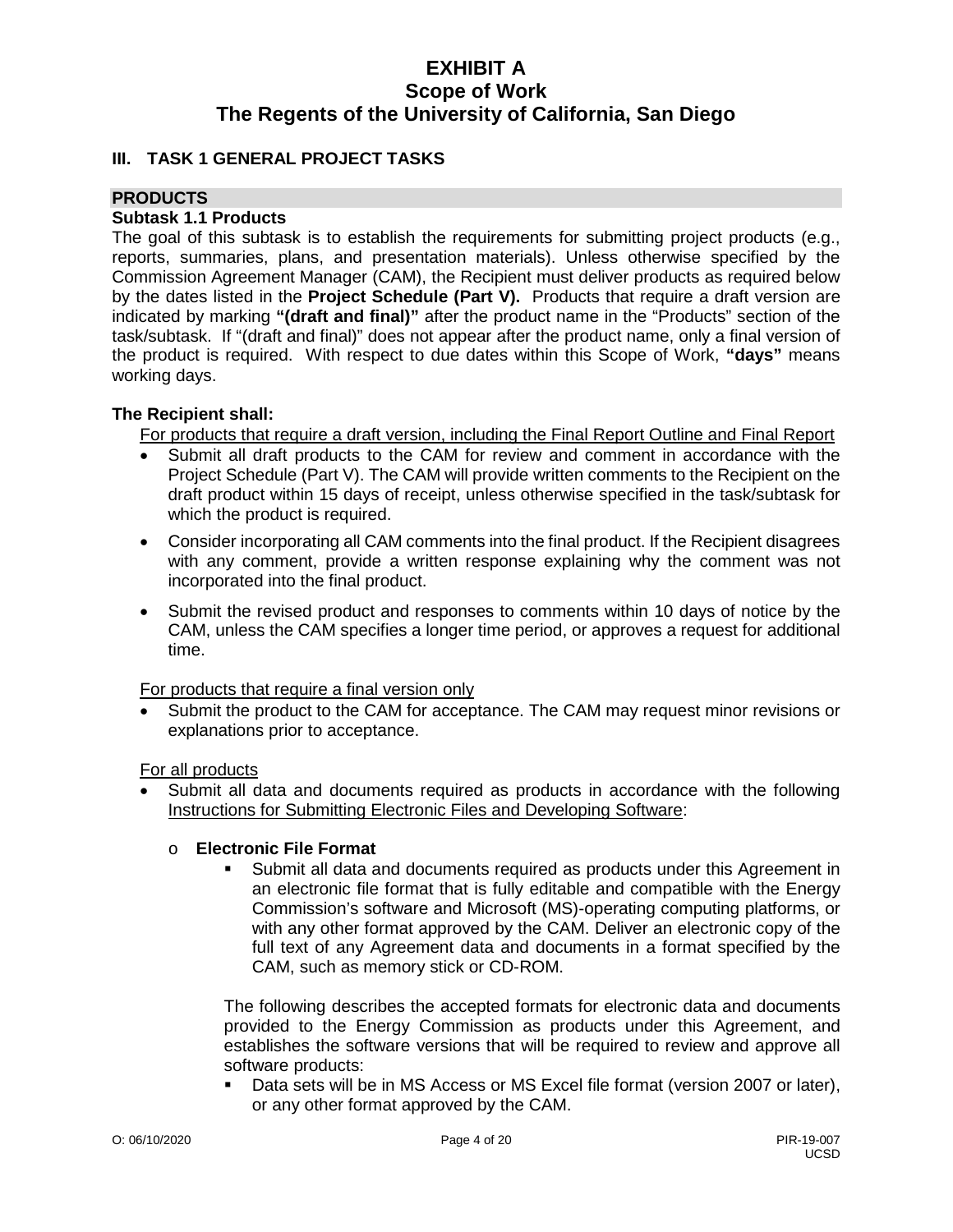- Text documents will be in MS Word file format, version 2007 or later.
- Documents intended for public distribution will be in PDF file format.
- The Recipient must also provide the native Microsoft file format.
- Project management documents will be in Microsoft Project file format, version 2007 or later.

#### o **Software Application Development**

Use the following standard Application Architecture components in compatible versions for any software application development required by this Agreement (e.g., databases, models, modeling tools), unless the CAM approves other software applications such as open source programs:

- Microsoft ASP.NET framework (version 3.5 and up). Recommend 4.0.
- Microsoft Internet Information Services (IIS), (version 6 and up) Recommend 7.5.
- Visual Studio.NET (version 2008 and up). Recommend 2010.
- C# Programming Language with Presentation (UI), Business Object and Data Layers.
- SQL (Structured Query Language).
- Microsoft SQL Server 2008, Stored Procedures. Recommend 2008 R2.
- **Microsoft SQL Reporting Services. Recommend 2008 R2.**
- XML (external interfaces).

Any exceptions to the Electronic File Format requirements above must be approved in writing by the CAM. The CAM will consult with the Energy Commission's Information Technology Services Branch to determine whether the exceptions are allowable.

#### *MEETINGS*

#### **Subtask 1.2 Kick-off Meeting**

The goal of this subtask is to establish the lines of communication and procedures for implementing this Agreement.

#### **The Recipient shall:**

• Attend a "Kick-off" meeting with the CAM, the Commission Agreement Officer (CAO), and any other Energy Commission staff relevant to the Agreement. The Recipient will bring its Project Manager and any other individuals designated by the CAM to this meeting. The administrative and technical aspects of the Agreement will be discussed at the meeting. Prior to the meeting, the CAM will provide an agenda to all potential meeting participants. The meeting may take place in person or by electronic conferencing (e.g., WebEx), with approval of the CAM.

The administrative portion of the meeting will include discussion of the following:

- o Terms and conditions of the Agreement;
- o Administrative products (subtask 1.1);
- o CPR meetings (subtask 1.3);
- o Match fund documentation (subtask 1.7);
- o Permit documentation (subtask 1.8);
- o Subcontracts (subtask 1.9); and
- o Any other relevant topics.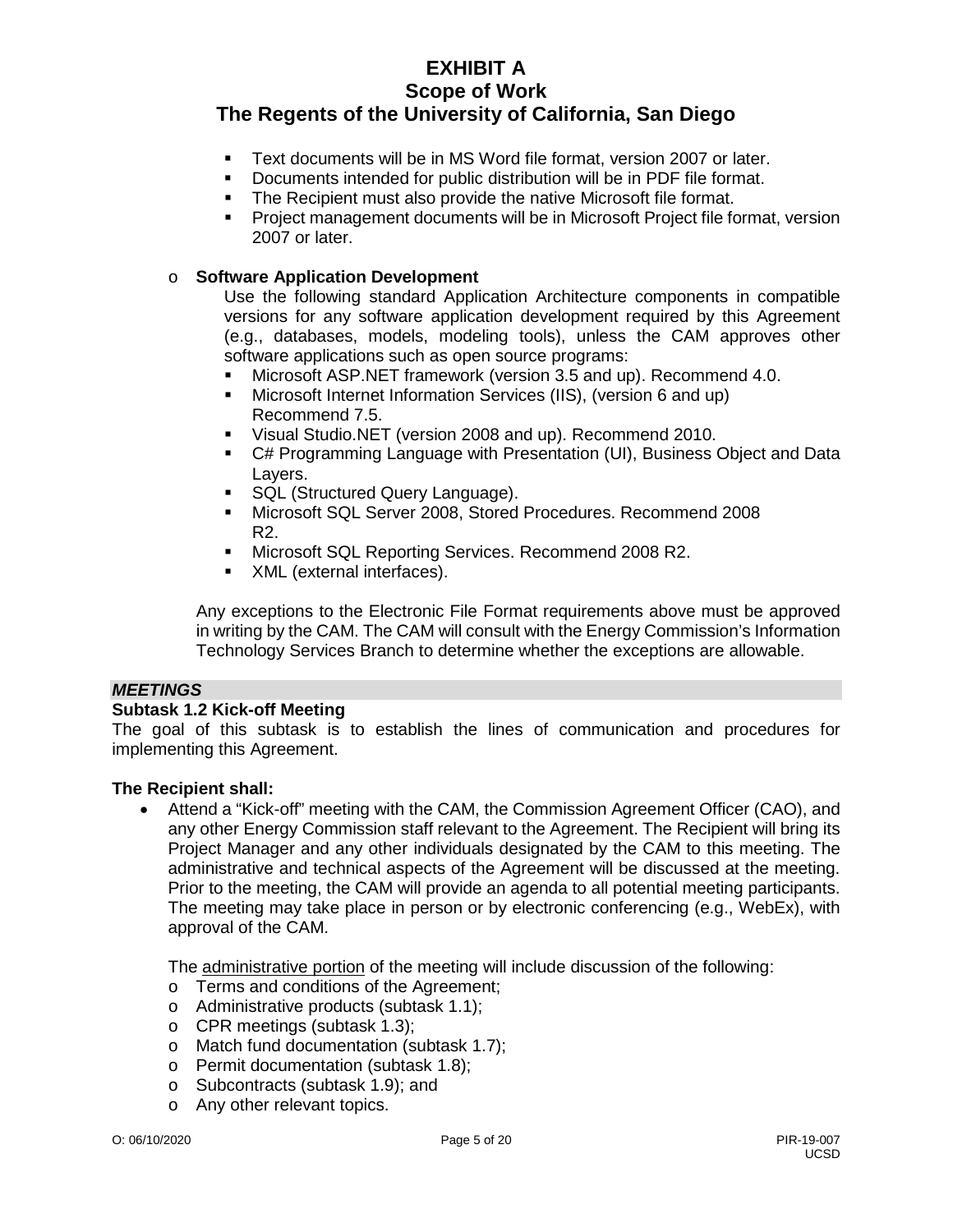The technical portion of the meeting will include discussion of the following:

- o The CAM's expectations for accomplishing tasks described in the Scope of Work;
- o An updated Project Schedule;
- o Technical products (subtask 1.1);
- o Progress reports and invoices (subtask 1.5);
- o Final Report (subtask 1.6);
- o Technical Advisory Committee meetings (subtasks 1.10 and 1.11); and
- o Any other relevant topics.
- Provide an *Updated Project Schedule, List of Match Funds,* and *List of Permits*, as needed to reflect any changes in the documents.

#### **The CAM shall:**

- Designate the date and location of the meeting.
- Send the Recipient a *Kick-off Meeting Agenda*.

#### **Recipient Products:**

- Updated Project Schedule *(if applicable)*
- Updated List of Match Funds *(if applicable)*
- Updated List of Permits *(if applicable)*

#### **CAM Product:**

• Kick-off Meeting Agenda

# **Subtask 1.3 Critical Project Review (CPR) Meetings**

The goal of this subtask is to determine if the project should continue to receive Energy Commission funding, and if so whether any modifications must be made to the tasks, products, schedule, or budget. CPR meetings provide the opportunity for frank discussions between the Energy Commission and the Recipient. As determined by the CAM, discussions may include project status, challenges, successes, advisory group findings and recommendations, final report preparation, and progress on technical transfer and production readiness activities (if applicable). Participants will include the CAM and the Recipient, and may include the CAO and any other individuals selected by the CAM to provide support to the Energy Commission.

CPR meetings generally take place at key, predetermined points in the Agreement, as determined by the CAM and as shown in the Task List on page 1 of this Exhibit. However, the CAM may schedule additional CPR meetings as necessary. The budget will be reallocated to cover the additional costs borne by the Recipient, but the overall Agreement amount will not increase. CPR meetings generally take place at the Energy Commission, but they may take place at another location, or may be conducted via electronic conferencing (e.g., WebEx) as determined by the CAM.

#### **The Recipient shall:**

• Prepare a *CPR Report* for each CPR meeting that: (1) discusses the progress of the Agreement toward achieving its goals and objectives; and (2) includes recommendations and conclusions regarding continued work on the project.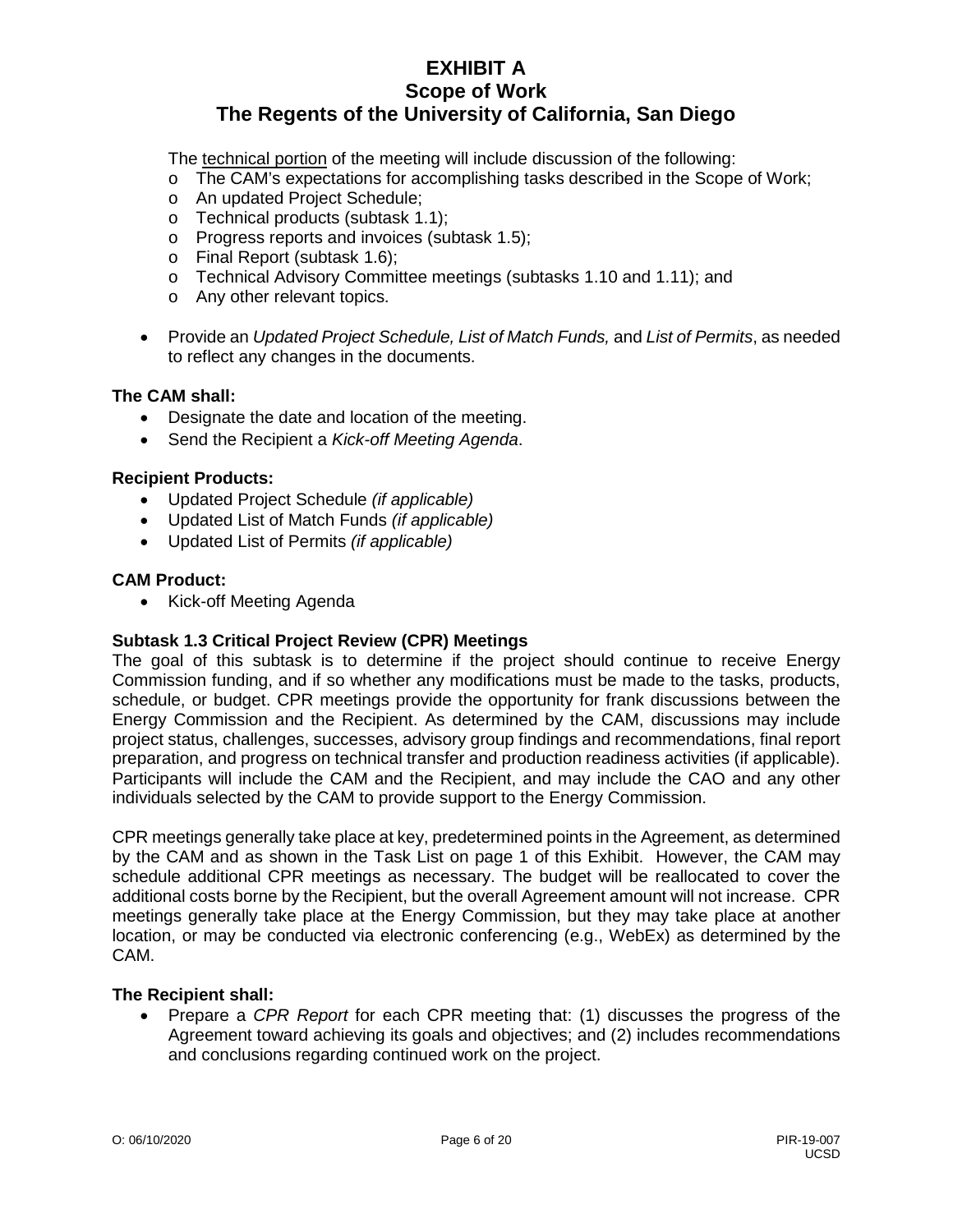- Submit the CPR Report along with any other *Task Products* that correspond to the technical task for which the CPR meeting is required (i.e., if a CPR meeting is required for Task 2, submit the Task 2 products along with the CPR Report).
- Attend the CPR meeting.
- Present the CPR Report and any other required information at each CPR meeting.

# **The CAM shall:**

- Determine the location, date, and time of each CPR meeting with the Recipient's input.
- Send the Recipient a *CPR Agenda* and a *List of Expected CPR Participants* in advance of the CPR meeting. If applicable, the agenda will include a discussion of match funding and permits.
- Conduct and make a record of each CPR meeting. Provide the Recipient with a *Schedule for Providing a Progress Determination* on continuation of the project.
- Determine whether to continue the project, and if so whether modifications are needed to the tasks, schedule, products, or budget for the remainder of the Agreement. If the CAM concludes that satisfactory progress is not being made, this conclusion will be referred to the Deputy Director of the Energy Research and Development Division.
- Provide the Recipient with a *Progress Determination* on continuation of the project, in accordance with the schedule. The Progress Determination may include a requirement that the Recipient revise one or more products.

#### **Recipient Products:**

- CPR Report(s)
- Task Products (draft and/or final as specified in the task)

# **CAM Products:**

- CPR Agenda
- List of Expected CPR Participants
- Schedule for Providing a Progress Determination
- Progress Determination

#### **Subtask 1.4 Final Meeting**

The goal of this subtask is to complete the closeout of this Agreement.

#### **The Recipient shall:**

• Meet with Energy Commission staff to present project findings, conclusions, and recommendations. The final meeting must be completed during the closeout of this Agreement. This meeting will be attended by the Recipient and CAM, at a minimum. The meeting may occur in person or by electronic conferencing (e.g., WebEx), with approval of the CAM.

The technical and administrative aspects of Agreement closeout will be discussed at the meeting, which may be divided into two separate meetings at the CAM's discretion.

- $\circ$  The technical portion of the meeting will involve the presentation of findings, conclusions, and recommended next steps (if any) for the Agreement. The CAM will determine the appropriate meeting participants.
- $\circ$  The administrative portion of the meeting will involve a discussion with the CAM and the CAO of the following Agreement closeout items: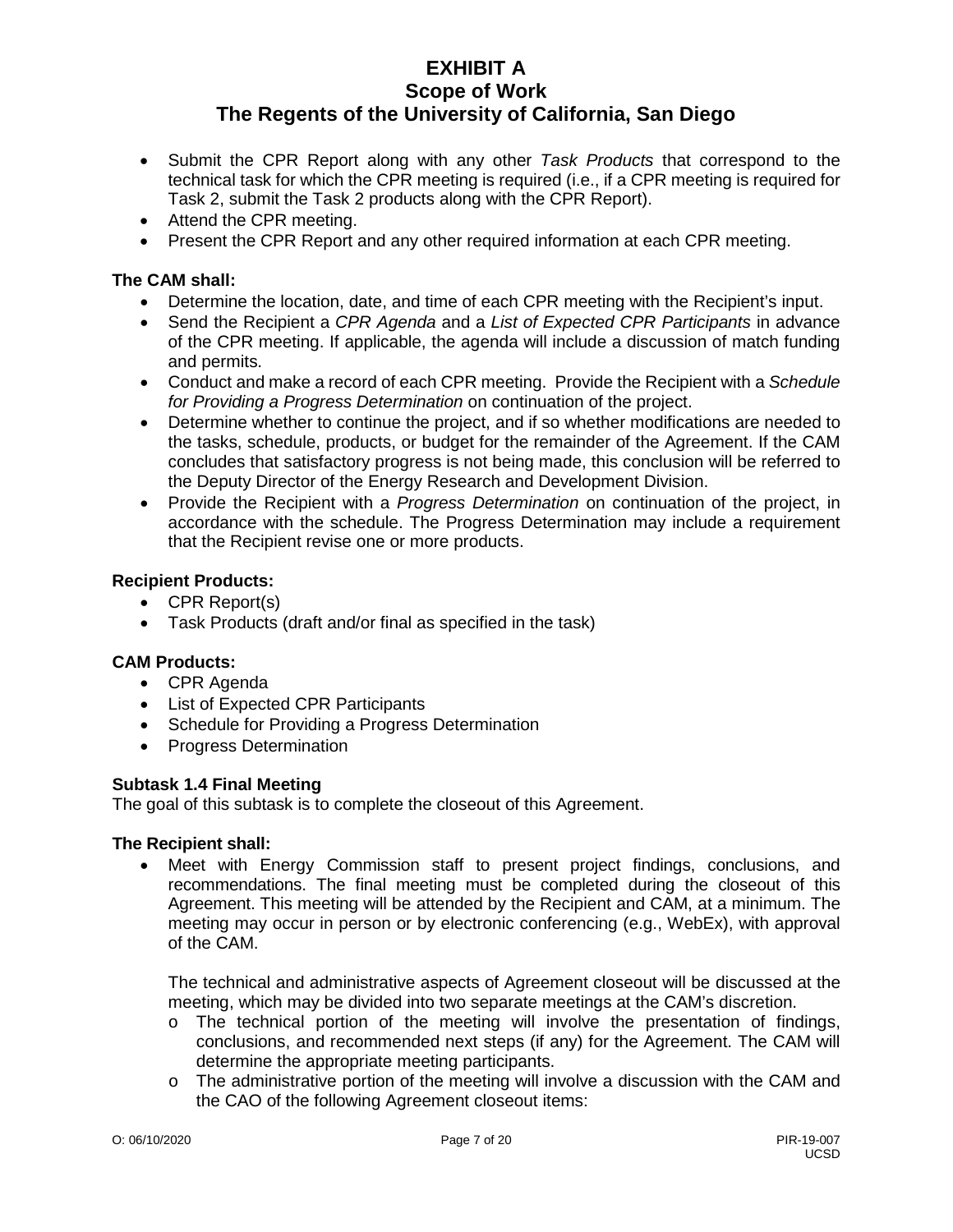- Disposition of any state-owned equipment.
- Need to file a Uniform Commercial Code Financing Statement (Form UCC-1) regarding the Energy Commission's interest in patented technology.
- The Energy Commission's request for specific "generated" data (not already provided in Agreement products).
- Need to document the Recipient's disclosure of "subject inventions" developed under the Agreement.
- "Surviving" Agreement provisions such as repayment provisions and confidential products.
- Final invoicing and release of retention.
- Prepare a *Final Meeting Agreement Summary* that documents any agreement made between the Recipient and Commission staff during the meeting.
- Prepare a *Schedule for Completing Agreement Closeout Activities*.
- Provide *All Draft and Final Written Products* on a CD-ROM or USB memory stick, organized by the tasks in the Agreement.

#### **Products:**

- Final Meeting Agreement Summary *(if applicable)*
- Schedule for Completing Agreement Closeout Activities
- All Draft and Final Written Products

#### *REPORTS AND INVOICES*

#### **Subtask 1.5 Progress Reports and Invoices**

The goals of this subtask are to: (1) periodically verify that satisfactory and continued progress is made towards achieving the project objectives of this Agreement; and (2) ensure that invoices contain all required information and are submitted in the appropriate format.

#### **The Recipient shall:**

- Submit a monthly *Progress Report* to the CAM. Each progress report must:
	- o Summarize progress made on all Agreement activities as specified in the scope of work for the preceding month, including accomplishments, problems, milestones, products, schedule, fiscal status, and an assessment of the ability to complete the Agreement within the current budget and any anticipated cost overruns. See the Progress Report Format Attachment for the recommended specifications.
- Submit a monthly or quarterly *Invoice* that follows the instructions in the "Payment of Funds" section of the terms and conditions, including a financial report on Match Fund and in-state expenditures.

# **Products:**

- Progress Reports
- Invoices

#### **Subtask 1.6 Final Report**

The goal of this subtask is to prepare a comprehensive Final Report that describes the original purpose, approach, results, and conclusions of the work performed under this Agreement. The CAM will review the Final Report, which will be due at least **two months** before the Agreement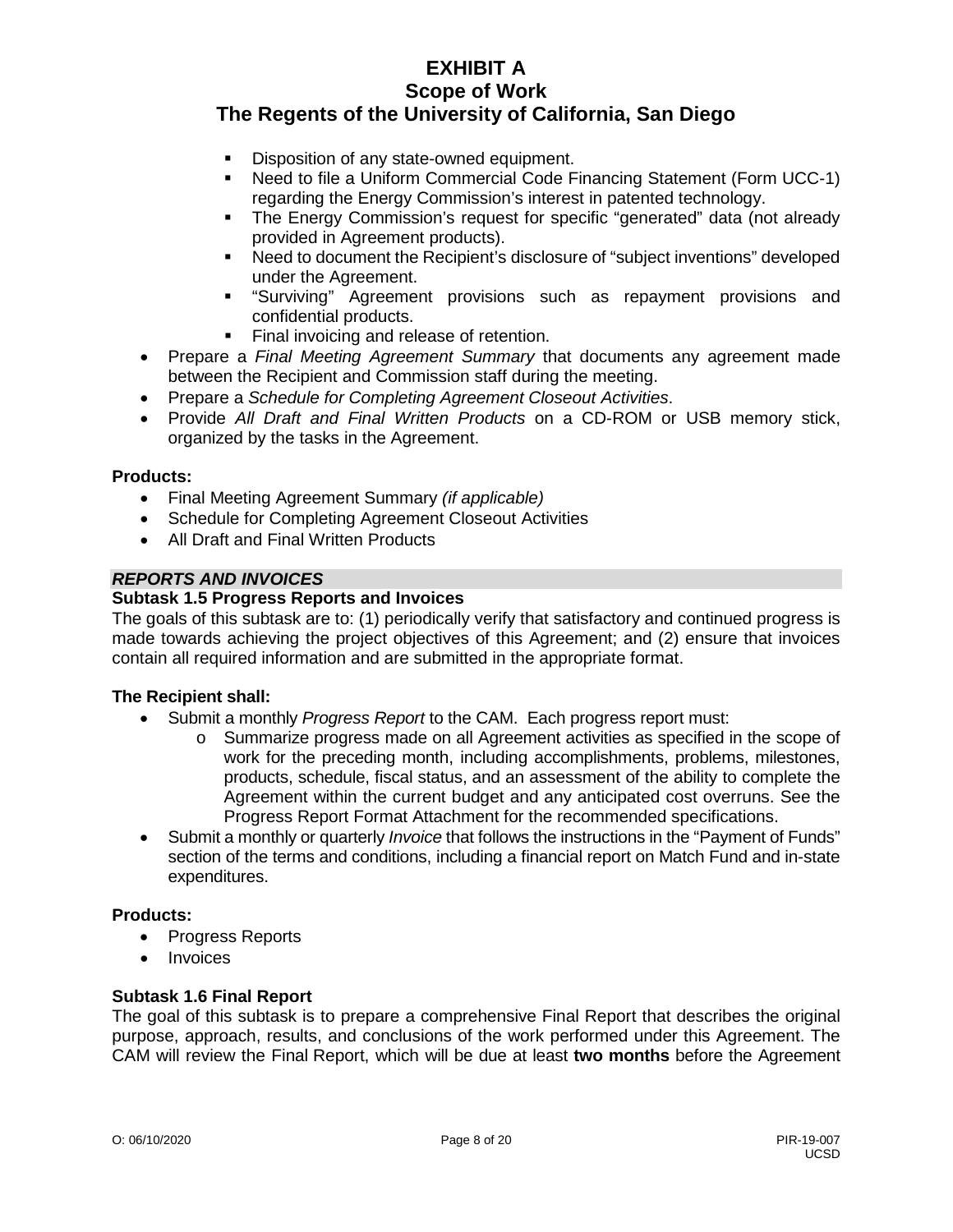end date. When creating the Final Report Outline and the Final Report, the Recipient must use the Style Manual provided by the CAM.

#### **Subtask 1.6.1 Final Report Outline**

#### **The Recipient shall:**

• Prepare a *Final Report Outline* in accordance with the *Style Manual* provided by the CAM. *(See Task 1.1 for requirements for draft and final products.)*

#### **Recipient Products:**

• Final Report Outline (draft and final)

#### **CAM Product:**

- Style Manual
- Comments on Draft Final Report Outline
- Acceptance of Final Report Outline

#### **Subtask 1.6.2 Final Report**

- Prepare a *Final Report* for this Agreement in accordance with the approved Final Report Outline, Style Manual, and Final Report Template provided by the CAM with the following considerations:
	- $\circ$  Ensure that the report includes the following items, in the following order:
		- Cover page (**required**)
		- Credits page on the reverse side of cover with legal disclaimer (**required**)
		- Acknowledgements page (optional)
		- Preface (**required**)
		- Abstract, keywords, and citation page (**required**)
		- Table of Contents (**required**, followed by List of Figures and List of Tables, if needed)
		- **Executive summary (required)**<br>**Example 3 Finally Contempt** (**required**)
		- Body of the report (**required**)
		- References (if applicable)
		- Glossary/Acronyms (If more than 10 acronyms or abbreviations are used, it is required.)
		- Bibliography (if applicable)
			- Appendices (if applicable) (Create a separate volume if very large.)
		- Attachments (if applicable)
	- o Ensure that the document is written in the third person.
	- o Ensure that the Executive Summary is understandable to the lay public.<br>**Example 19 Briefly summarize the completed work** Succinctly describe the public.
		- Briefly summarize the completed work. Succinctly describe the project results and whether or not the project goals were accomplished.
		- I dentify which specific ratepayers can benefit from the project results and how they can achieve the benefits.
		- **If it's necessary to use a technical term in the Executive Summary,** provide a brief definition or explanation when the technical term is first used.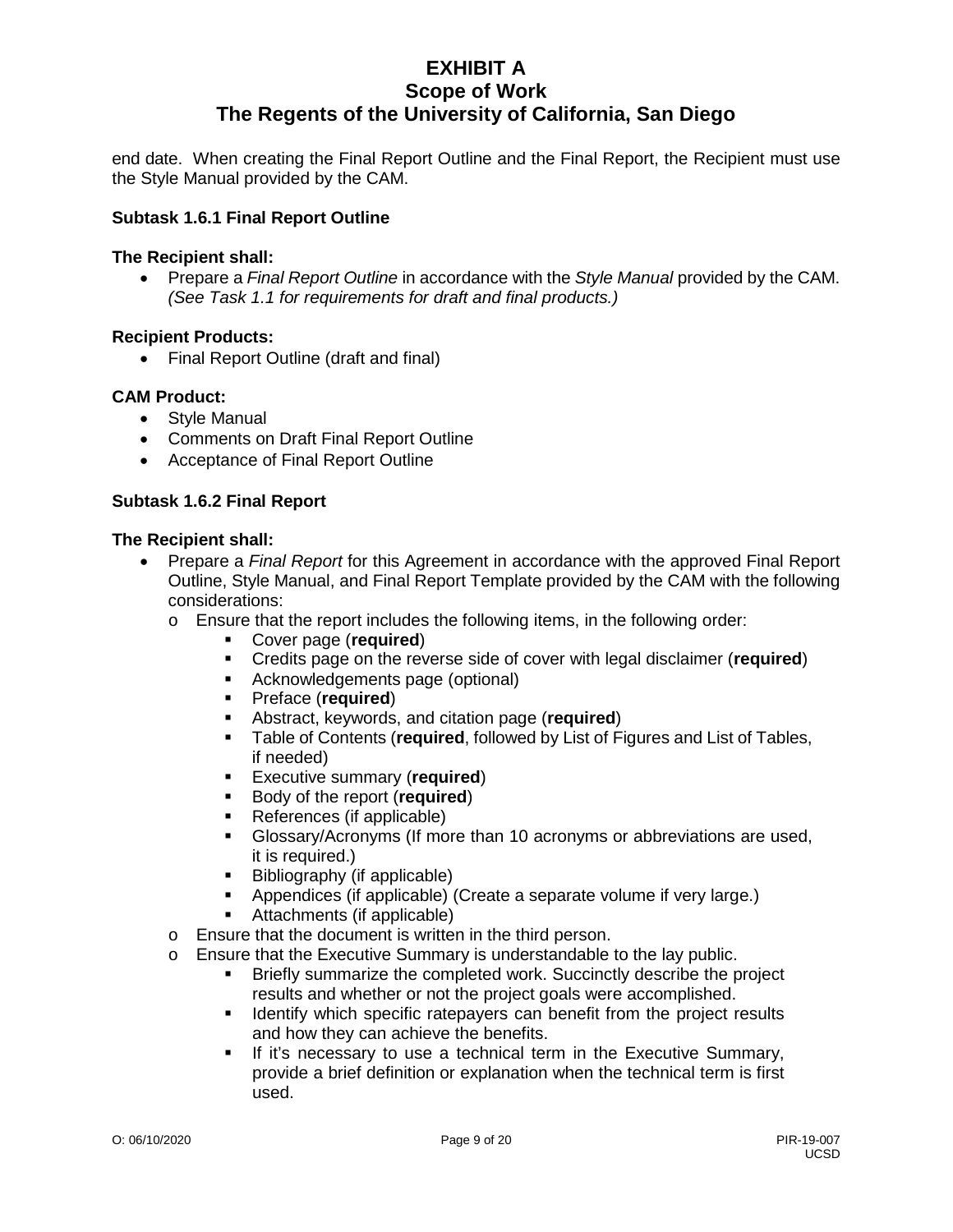- o Follow the Style Manual format requirements for headings, figures/tables, citations, and acronyms/abbreviations.
- o Ensure that the document omits subjective comments and opinions. However, recommendations in the conclusion of the report are allowed.
- o Include a brief description of the project results in the Abstract.
- Submit a draft of the report to the CAM for review and comment. The CAM will provide written comments to the Recipient on the draft product within 15 days of receipt
- Consider incorporating all CAM comments into the Final Report. If the Recipient disagrees with any comment, provide a written response explaining why the comment was not incorporated into the final product
- Submit the revised Final Report and responses to comments within 10 days of notice by the CAM, unless the CAM specifies a longer time period or approves a request for additional time.
- Submit one bound copy of the *Final Report* to the CAM along with *Written Responses to Comments on the Draft Final Report*.

## **Products**:

- Final Report (draft and final)
- Written Responses to Comments on the Draft Final Report

#### **CAM Product:**

• Written Comments on the Draft Final Report

# *MATCH FUNDS, PERMITS, AND SUBCONTRACTS*

#### **Subtask 1.7 Match Funds**

The goal of this subtask is to ensure that the Recipient obtains any match funds planned for this Agreement and applies them to the Agreement during the Agreement term.

While the costs to obtain and document match funds are not reimbursable under this Agreement, the Recipient may spend match funds for this task. The Recipient may only spend match funds during the Agreement term, either concurrently or prior to the use of Energy Commission funds. Match funds must be identified in writing, and the Recipient must obtain any associated commitments before incurring any costs for which the Recipient will request reimbursement.

#### **The Recipient shall:**

• Prepare a *Match Funds Status Letter* that documents the match funds committed to this Agreement. If no match funds were part of the proposal that led to the Energy Commission awarding this Agreement and none have been identified at the time this Agreement starts, then state this in the letter.

If match funds were a part of the proposal that led to the Energy Commission awarding this Agreement, then provide in the letter:

- o A list of the match funds that identifies:
	- The amount of cash match funds, their source(s) (including a contact name, address, and telephone number), and the task(s) to which the match funds will be applied.
	- The amount of each in-kind contribution, a description of the contribution type (e.g., property, services), the documented market or book value, the source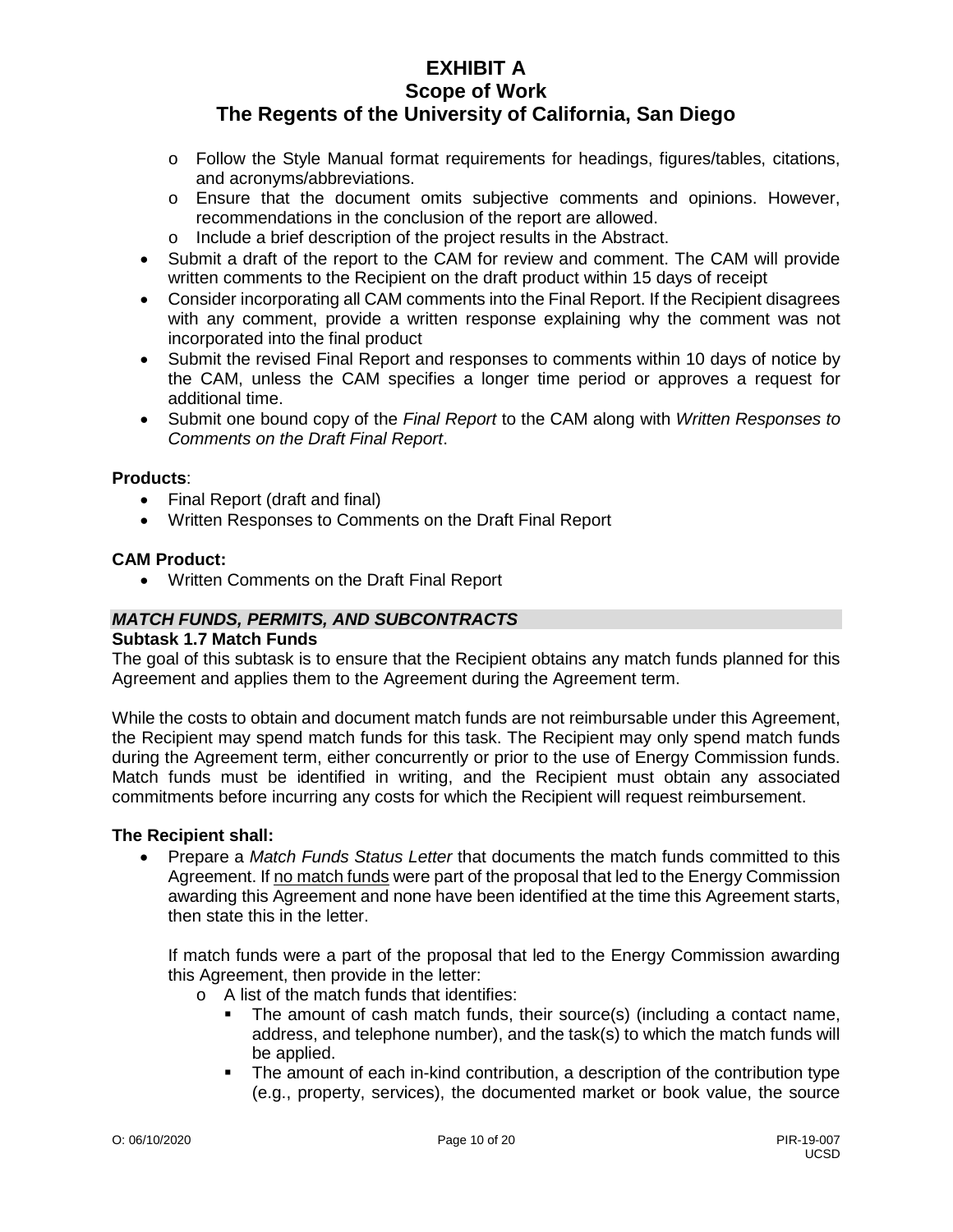(including a contact name, address, and telephone number), and the task(s) to which the match funds will be applied. If the in-kind contribution is equipment or other tangible or real property, the Recipient must identify its owner and provide a contact name, address, telephone number, and the address where the property is located.

- If different from the solicitation application, provide a letter of commitment from an authorized representative of each source of match funding that the funds or contributions have been secured.
- At the Kick-off meeting, discuss match funds and the impact on the project if they are significantly reduced or not obtained as committed. If applicable, match funds will be included as a line item in the progress reports and will be a topic at CPR meetings.
- Provide a *Supplemental Match Funds Notification Letter* to the CAM of receipt of additional match funds.
- Provide a *Match Funds Reduction Notification Letter* to the CAM if existing match funds are reduced during the course of the Agreement. Reduction of match funds may trigger a CPR meeting.

# **Products:**

- Match Funds Status Letter
- Supplemental Match Funds Notification Letter *(if applicable)*
- Match Funds Reduction Notification Letter *(if applicable)*

# **Subtask 1.8 Permits**

The goal of this subtask is to obtain all permits required for work completed under this Agreement in advance of the date they are needed to keep the Agreement schedule on track. Permit costs and the expenses associated with obtaining permits are not reimbursable under this Agreement, with the exception of costs incurred by University of California recipients. Permits must be identified and obtained before the Recipient may incur any costs related to the use of the permit(s) for which the Recipient will request reimbursement.

# **The Recipient shall:**

- Prepare a *Permit Status Letter* that documents the permits required to conduct this Agreement. If no permits are required at the start of this Agreement, then state this in the letter. If permits will be required during the course of the Agreement, provide in the letter:
	- $\circ$  A list of the permits that identifies: (1) the type of permit; and (2) the name, address, and telephone number of the permitting jurisdictions or lead agencies.
	- $\circ$  The schedule the Recipient will follow in applying for and obtaining the permits.

The list of permits and the schedule for obtaining them will be discussed at the Kick-off meeting (subtask 1.2), and a timetable for submitting the updated list, schedule, and copies of the permits will be developed. The impact on the project if the permits are not obtained in a timely fashion or are denied will also be discussed. If applicable, permits will be included as a line item in progress reports and will be a topic at CPR meetings.

- If during the course of the Agreement additional permits become necessary, then provide the CAM with an *Updated List of Permits* (including the appropriate information on each permit) and an *Updated Schedule for Acquiring Permits*.
- Send the CAM a *Copy of Each Approved Permit*.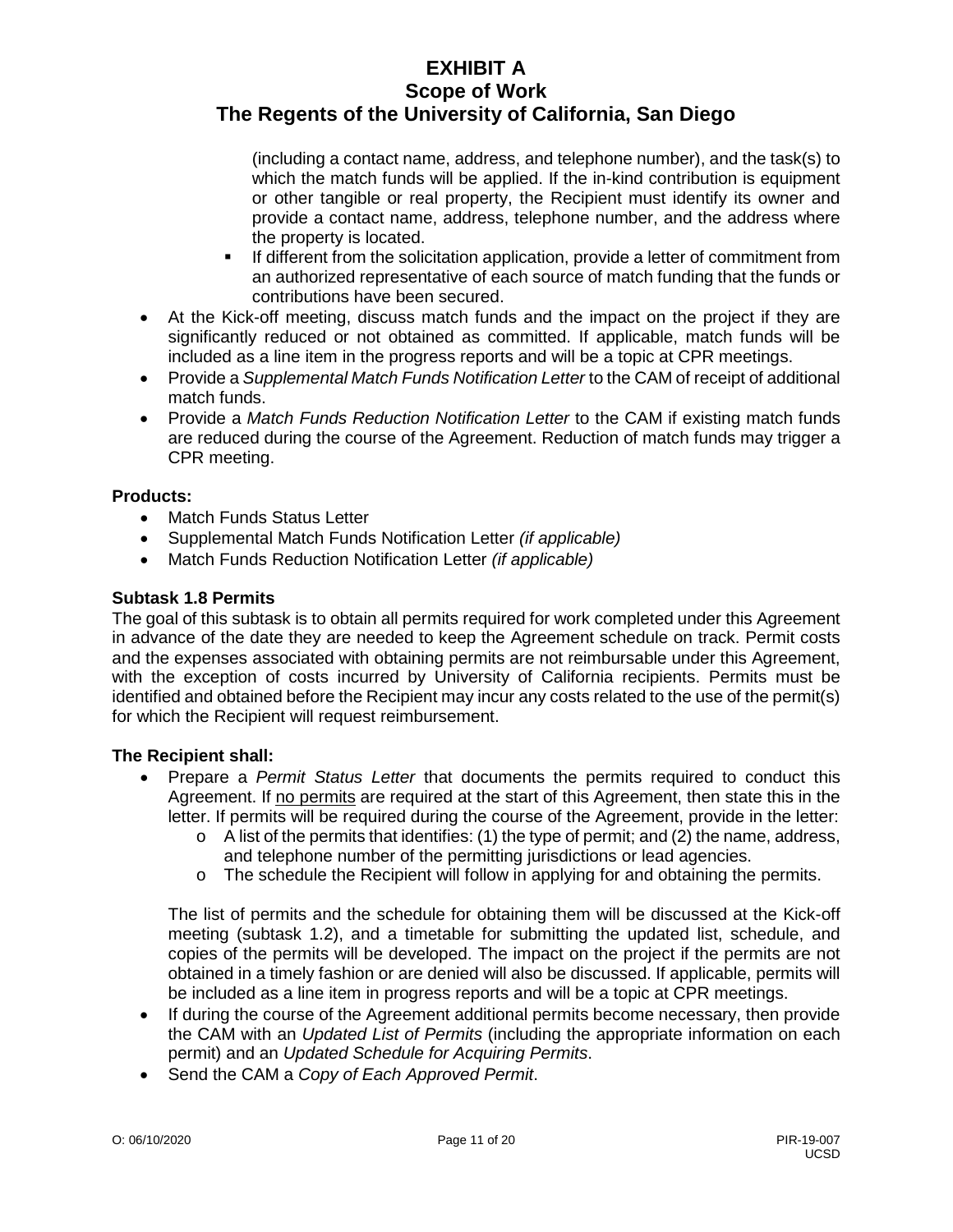• If during the course of the Agreement permits are not obtained on time or are denied, notify the CAM within 5 days. Either of these events may trigger a CPR meeting.

#### **Products:**

- Permit Status Letter
- Updated List of Permits *(if applicable)*
- Updated Schedule for Acquiring Permits *(if applicable)*
- Copy of Each Approved Permit *(if applicable)*

# **Subtask 1.9 Subcontracts**

The goals of this subtask are to: (1) procure subcontracts required to carry out the tasks under this Agreement; and (2) ensure that the subcontracts are consistent with the terms and conditions of this Agreement.

#### **The Recipient shall:**

- Manage and coordinate subcontractor activities in accordance with the requirements of this Agreement.
- Incorporate this Agreement by reference into each subcontract.
- Include any required Energy Commission flow-down provisions in each subcontract, in addition to a statement that the terms of this Agreement will prevail if they conflict with the subcontract terms.
- If required by the CAM, submit a draft of each *Subcontract* required to conduct the work under this Agreement.
- Submit a final copy of the executed subcontract.
- Notify and receive written approval from the CAM prior to adding any new subcontractors (see the discussion of subcontractor additions in the terms and conditions).

#### **Products:**

• Subcontracts *(draft if required by the CAM)*

# *TECHNICAL ADVISORY COMMITTEE*

#### **Subtask 1.10 Technical Advisory Committee (TAC)**

The goal of this subtask is to create an advisory committee for this Agreement. The TAC should be composed of diverse professionals. The composition will vary depending on interest, availability, and need. TAC members will serve at the CAM's discretion. The purpose of the TAC is to:

- Provide guidance in project direction. The guidance may include scope and methodologies, timing, and coordination with other projects. The guidance may be based on:
	- o Technical area expertise;
	- o Knowledge of market applications; or
	- o Linkages between the agreement work and other past, present, or future projects (both public and private sectors) that TAC members are aware of in a particular area.
- Review products and provide recommendations for needed product adjustments, refinements, or enhancements.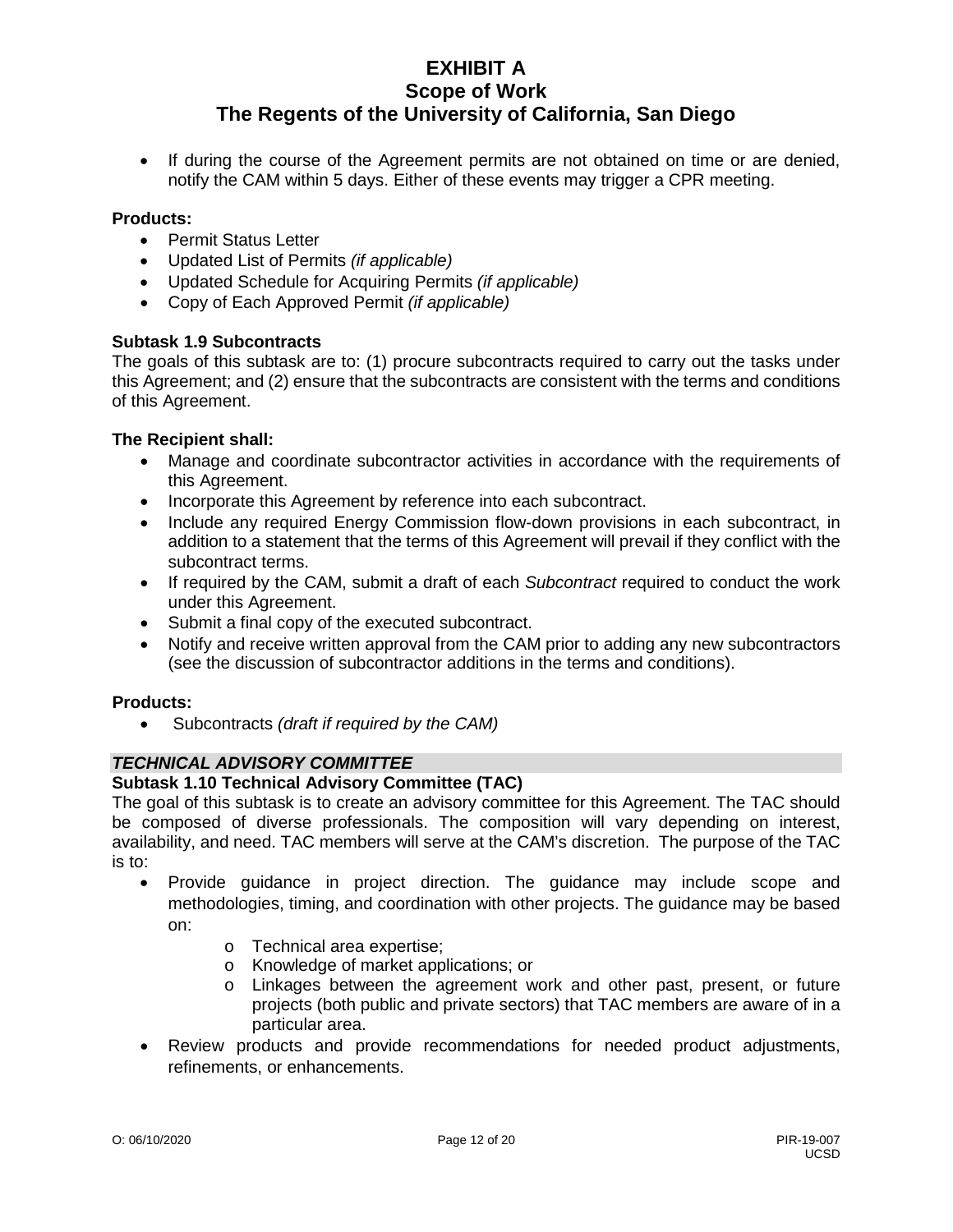- Evaluate the tangible benefits of the project to the state of California, and provide recommendations as needed to enhance the benefits.
- Provide recommendations regarding information dissemination, market pathways, or commercialization strategies relevant to the project products.

The TAC may be composed of qualified professionals spanning the following types of disciplines:

- Researchers knowledgeable about the project subject matter;
- Members of trades that will apply the results of the project (e.g., designers, engineers, architects, contractors, and trade representatives);
- Public interest market transformation implementers;
- Product developers relevant to the project;
- U.S. Department of Energy research managers, or experts from other federal or state agencies relevant to the project;
- Public interest environmental groups;
- Utility representatives;
- Air district staff; and
- Members of relevant technical society committees.

# **The Recipient shall:**

- Prepare a *List of Potential TAC Members* that includes the names, companies, physical and electronic addresses, and phone numbers of potential members. The list will be discussed at the Kick-off meeting, and a schedule for recruiting members and holding the first TAC meeting will be developed.
- Recruit TAC members. Ensure that each individual understands member obligations and the TAC meeting schedule developed in subtask 1.11.
- Prepare a *List of TAC Members* once all TAC members have committed to serving on the TAC.
- Submit *Documentation of TAC Member Commitment* (such as Letters of Acceptance) from each TAC member.

# **Products:**

- List of Potential TAC Members
- List of TAC Members
- Documentation of TAC Member Commitment

# **Subtask 1.11 TAC Meetings**

The goal of this subtask is for the TAC to provide strategic guidance for the project by participating in regular meetings, which may be held via teleconference.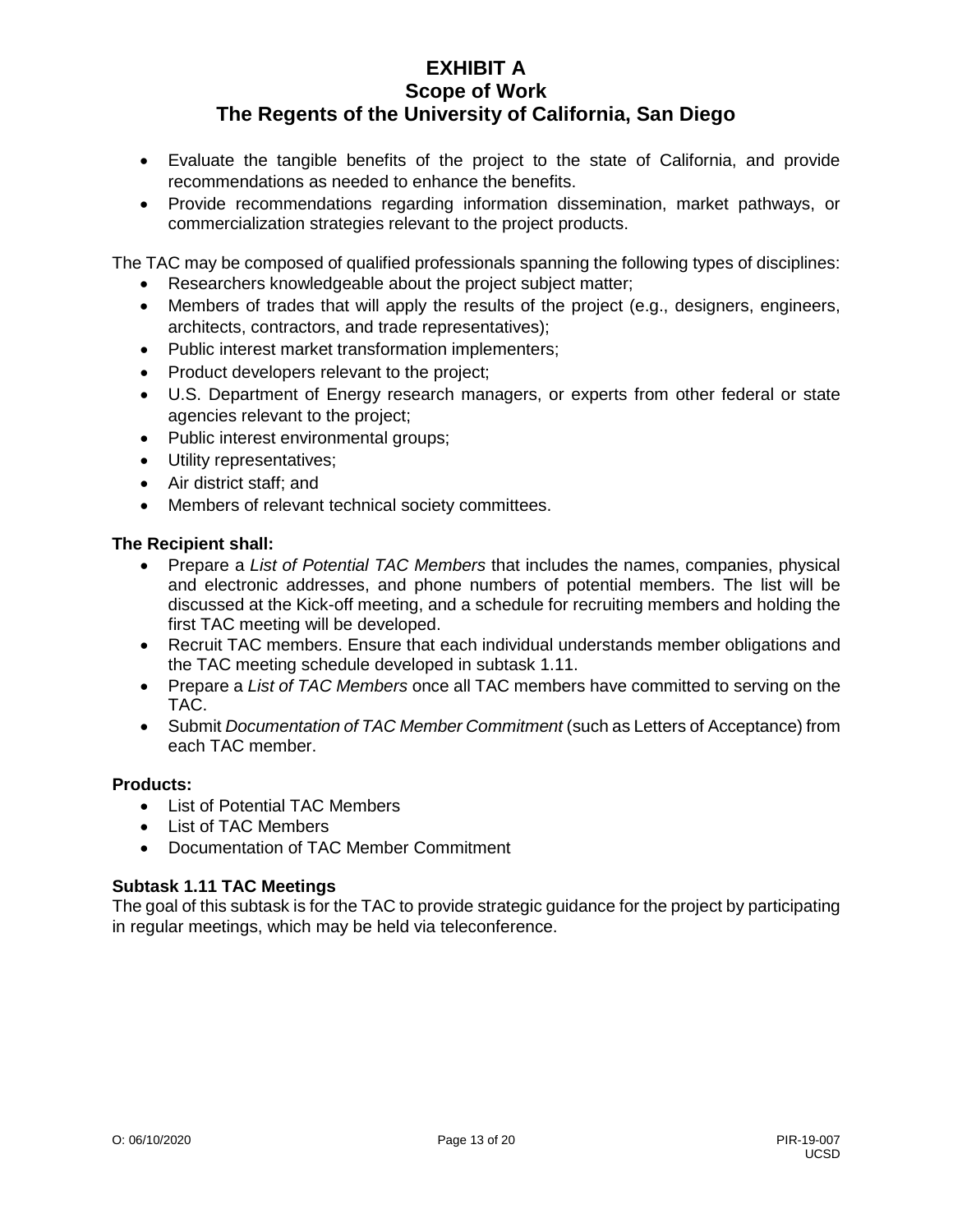#### **The Recipient shall:**

- Discuss the TAC meeting schedule with the CAM at the Kick-off meeting. Determine the number and location of meetings (in-person and via teleconference) in consultation with the CAM.
- Prepare a *TAC Meeting Schedule* that will be presented to the TAC members during recruiting. Revise the schedule after the first TAC meeting to incorporate meeting comments.
- Prepare a *TAC Meeting Agenda* and *TAC Meeting Back-up Materials* for each TAC meeting.
- Organize and lead TAC meetings in accordance with the TAC Meeting Schedule. Changes to the schedule must be pre-approved in writing by the CAM.
- Prepare *TAC Meeting Summaries* that include any recommended resolutions of major TAC issues.

#### **The TAC shall:**

- Help set the project team's goals and contribute to the development and evaluation of its statement of proposed objectives as the project evolves.
- Provide a credible and objective sounding board on the wide range of technical and financial barriers and opportunities.
- Help identify key areas where the project has a competitive advantage, value proposition, or strength upon which to build.
- Advocate on behalf of the project in its effort to build partnerships, governmental support and relationships with a national spectrum of influential leaders.
- Ask probing questions that insure a long-term perspective on decision-making and progress toward the project's strategic goals.

#### **Products:**

- TAC Meeting Schedule (draft and final)
- TAC Meeting Agendas (draft and final)
- TAC Meeting Back-up Materials
- TAC Meeting Summaries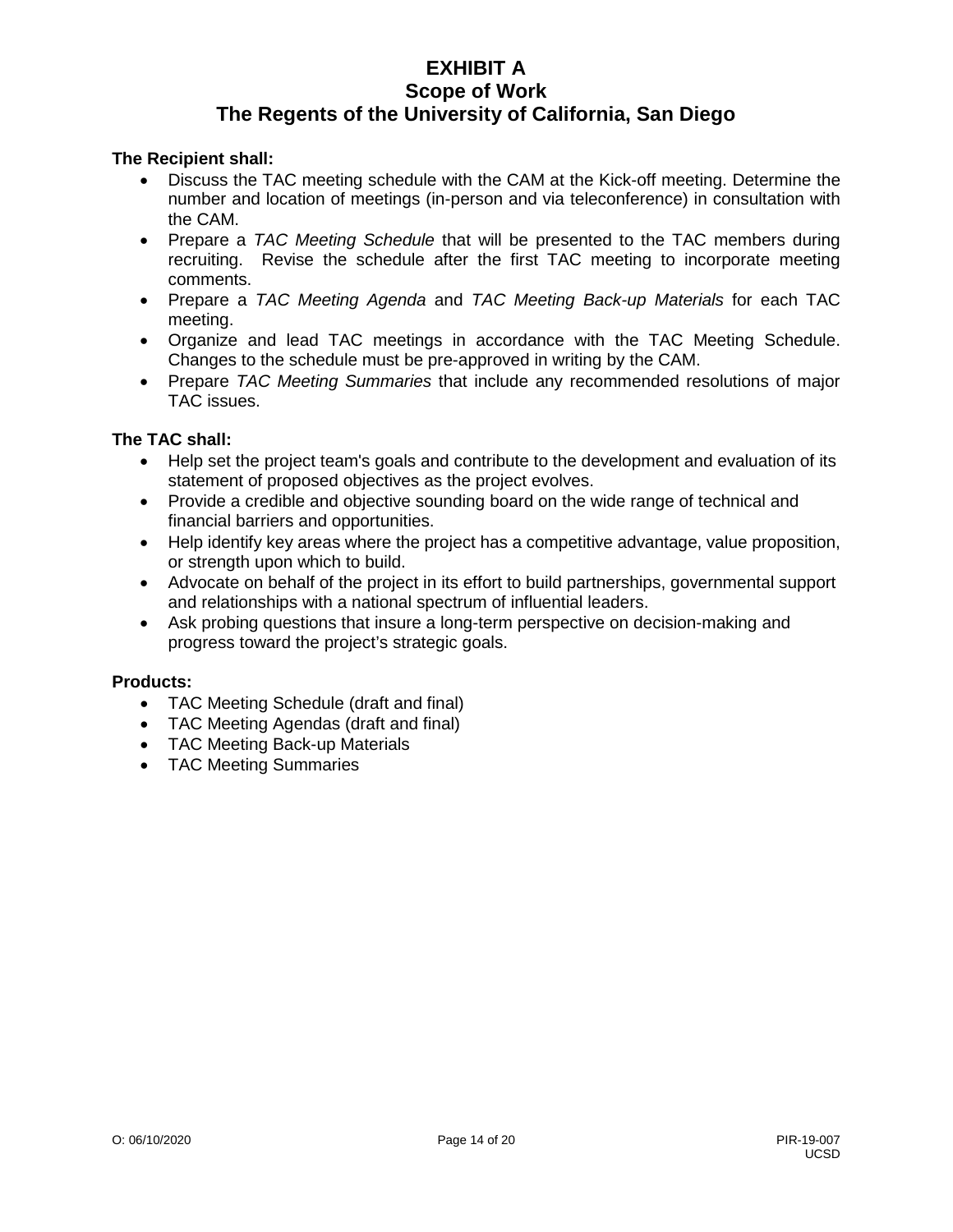#### **IV. TECHNICAL TASKS**

# **TASK 2: REGIONAL MODELING**

The goal of this task is to generate new state-wide dynamical atmospheric reanalyses. Producing tandem and complementary dynamical model regional reanalyses of hydro climate and dry climate variables will provide a firmer basis for assessing risk of compound events where firedriven changes to the landscape interact with strong winds or flood-triggering rains. Such assessments will require comparative analytics and development of methodologies and guidance to orient users.

#### **The Recipient shall:**

- Produce historical high resolution WRF model reanalysis over California (the region to be analyzed) at 2km, hourly resolution over 1980-2019 with two models, one tuned to simulations of "dry", fire weather related processes, and another tuned to "wet" processes including winter storms and flooding.
- Evaluate resultant wet and dry model output against existing meteorological station observations. Subsequently, the model output will be bias corrected using selected observations.
- Develop a *Regional Modeling Output Report* that documents the regional dynamical modeling framework including larger scale drivers, two regional dynamical model parameterizations, and model output packages. This report will be shared with appropriate stakeholders in collaboration with and support from the CAM.
- Collaborate with project partners to make developed data accessible through use of the NASA NEX and Cal-Adapt platforms.
- Prepare a *CPR Report* #1 and participate in the CPR Meeting per subtask 1.3.

## **Products:**

- Regional Modeling Output Report
- CPR Report #1

# **TASK 3: HYDROLOGICAL MODELING**

The goal of this task is to use the most current version of the Variable Infiltration Capacity (VIC) land surface model, forced by WRF historical meteorological output, to generate historical hydrological variability over the California region.

- Produce a historical record of hydrological variability over California using the VIC hydrological model driven by the bias corrected meteorological data from the "wet" model produced in Task 2:
	- o Bias correct "wet" WRF temperature and precipitation;
	- o Explore whether data exists for an updated 2 km resolution VIC run, or alternatively whether to use 6 km resolution VIC; and
	- o Run VIC model and extract appropriate output variables over the historical record.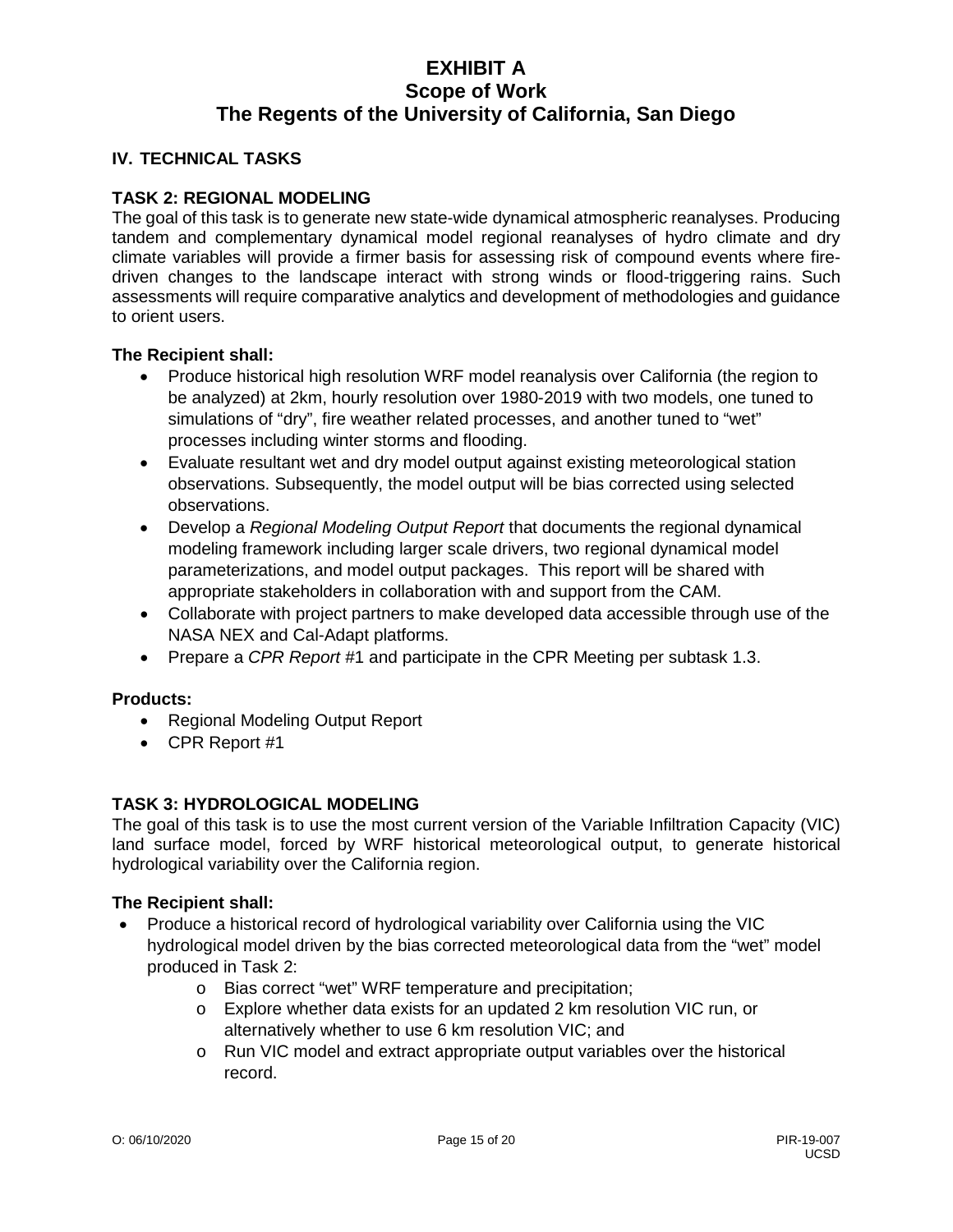- Evaluate the resultant hydrological "wet" model output against existing meteorological and selected hydrological observations. This includes running selected VIC configuration with the historical solutions from the bias corrected output of the "wet" WRF model.
- Develop a *Hydrological Modeling Output and Results Report* that documents production of the historical record and the evaluation of the resultant "wet" model against existing meteorological and selected hydrological observations.
- Share *Hydrological Modeling Output and Results Report* with appropriate stakeholders in collaboration with and with support from the CAM.
- Collaborate with project partners to make developed data accessible through use of the NASA NEX and Cal-Adapt platforms.

# **Products:**

• Hydrological Modeling Output and Results Report

# **TASK 4: ANALYSIS OF CLIMATE AND WEATHER EXTREMES**

The goal of this task is to analyze the occurrence of climate and weather extremes, including their temporal evolution, amplitude, and duration as presented by the output of WRF and VIC historical simulations.

# **The Recipient shall:**

- Conduct an analysis of the evolution, magnitude, and frequency of selected forms of meteorological and hydrological extreme events, including, but not limited to:
	- o Seek guidance on relevant impactful extreme weather and climate phenomena from natural gas sector stakeholders, other stakeholders and relevant agencies.
	- o Consider certain forms of compound, multiple extremes in the analysis.
- Develop an *Extreme Event Assessment Report* in which the results of the analysis will be described.
- Share *Extreme Event Assessment Report* with appropriate stakeholders in collaboration with and with support from the CAM.
- Collaborate with project partners to make developed data accessible through use of the NASA NEX and Cal-Adapt platforms.
- Determine, in collaboration with CAM, whether results of the analysis warrant a version of the *Extreme Event Assessment Report* to be prepared for peer reviewed journal submission, an *Extreme Event Scientific Manuscript*

# **Products:**

- Extreme Event Assessment Report
- Extreme Event Scientific Manuscript (*pending consultation with the CAM)*

# **TASK 5: TREND ATTRIBUTION ASSESSMENT ANALYSIS**

The goal of this task is to determine sources of trends in the "wet" WRF output set, thereby helping to determine the causes of the trends.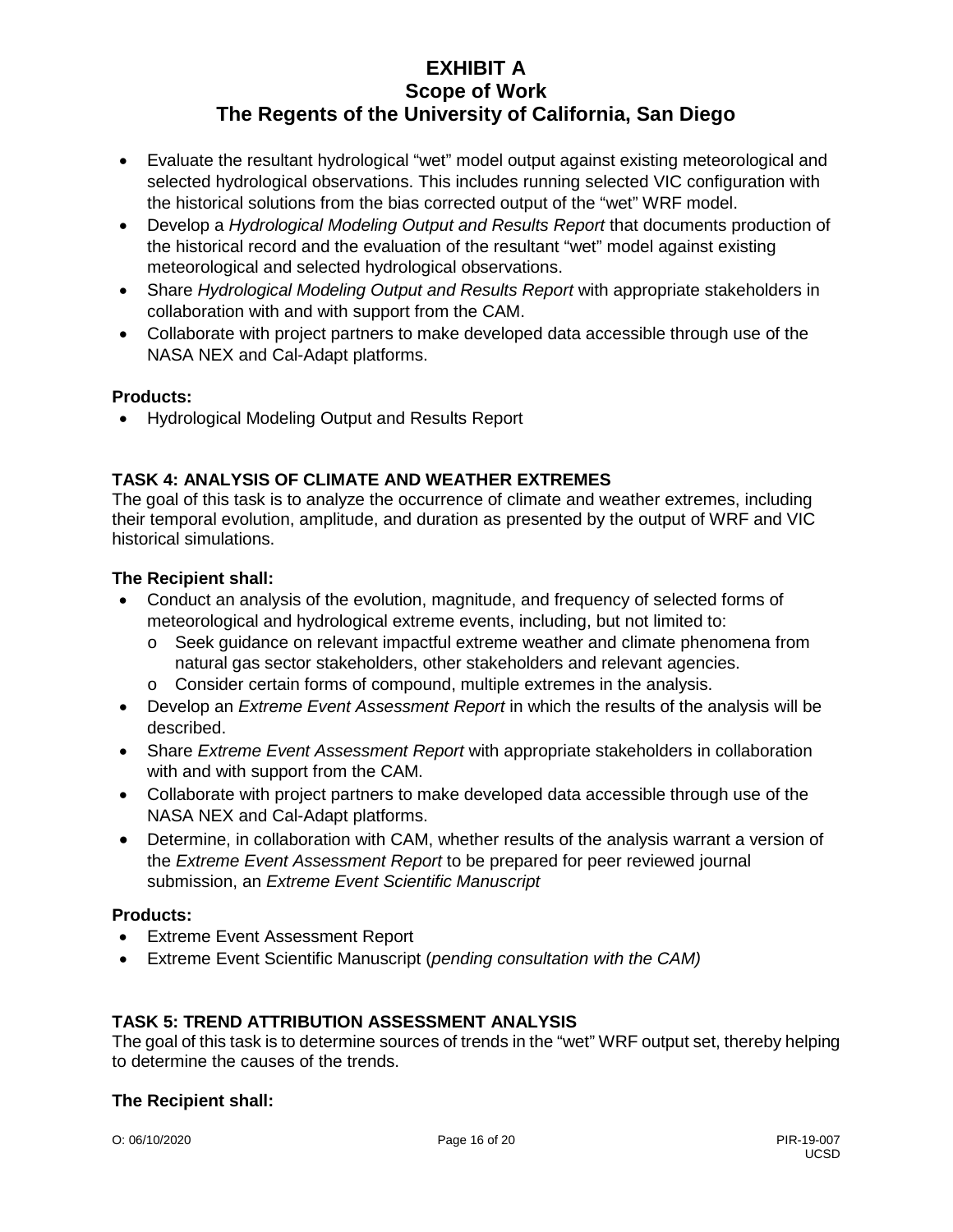- Conduct an analysis of the attribution of trends in selected variables from the "wet" regional reanalysis, investigating potential influence of different sources of multi-decade trends.
- Develop a *Trend Attribution Analysis Report* in which the analysis and the results will be described.
- Share Trend Attribution Analysis Report with appropriate stakeholders in collaboration with and with support from the CAM.
- Determine, in collaboration with the CAM, whether results warrant a version of the *Trend Attribution Report* to be prepared for peer reviewed journal submission, a *Trend Attribution Scientific Manuscript.*
- Collaborate with project partners to make developed data accessible through use of the NASA NEX and Cal-Adapt platforms.

# **Products:**

- Trend Attribution Analysis Report
- Trend Attribution Scientific Manuscript (*pending consultation with CAM)*

# **TASK 6: DATA MANAGEMENT AND DISTRIBUTION**

The goal of this task is to manage the data and distribute the final (data related) end products.

# **The Recipient shall:**

- Provide regional historical high resolution meteorological and hydrological data for distribution to California stakeholders, including the natural gas sector. Distribution of data will be accomplished from local online portals at SIO and DRI and from partnering data providers at NASA NEX and Cal-Adapt.
- Provide updates in the progress reports (as per subtask 1.5) on how the data can be and is being made available via existing data portals/web platforms.
- Provide a *Memorandum on Data Accessibility and Custom Data Requests* that summarizes how data were made available via existing data portals and web platforms and gives an overview of the custom data requests received from IOUs and other stakeholders.
- Develop a *Data Distribution Report* that will provide guidance for users in accessing and applying the historical data to relevant problems. This document will consider advice provided by TAC and relevant agencies.
- Prepare a *CPR Report #2* that gives an overall summary of Tasks 2 6 and participate in a CPR meeting per subtask 1.3.

# **Products:**

- Memorandum on Data Accessibility and Custom Data Requests
- Data Distribution Report
- CPR Report #2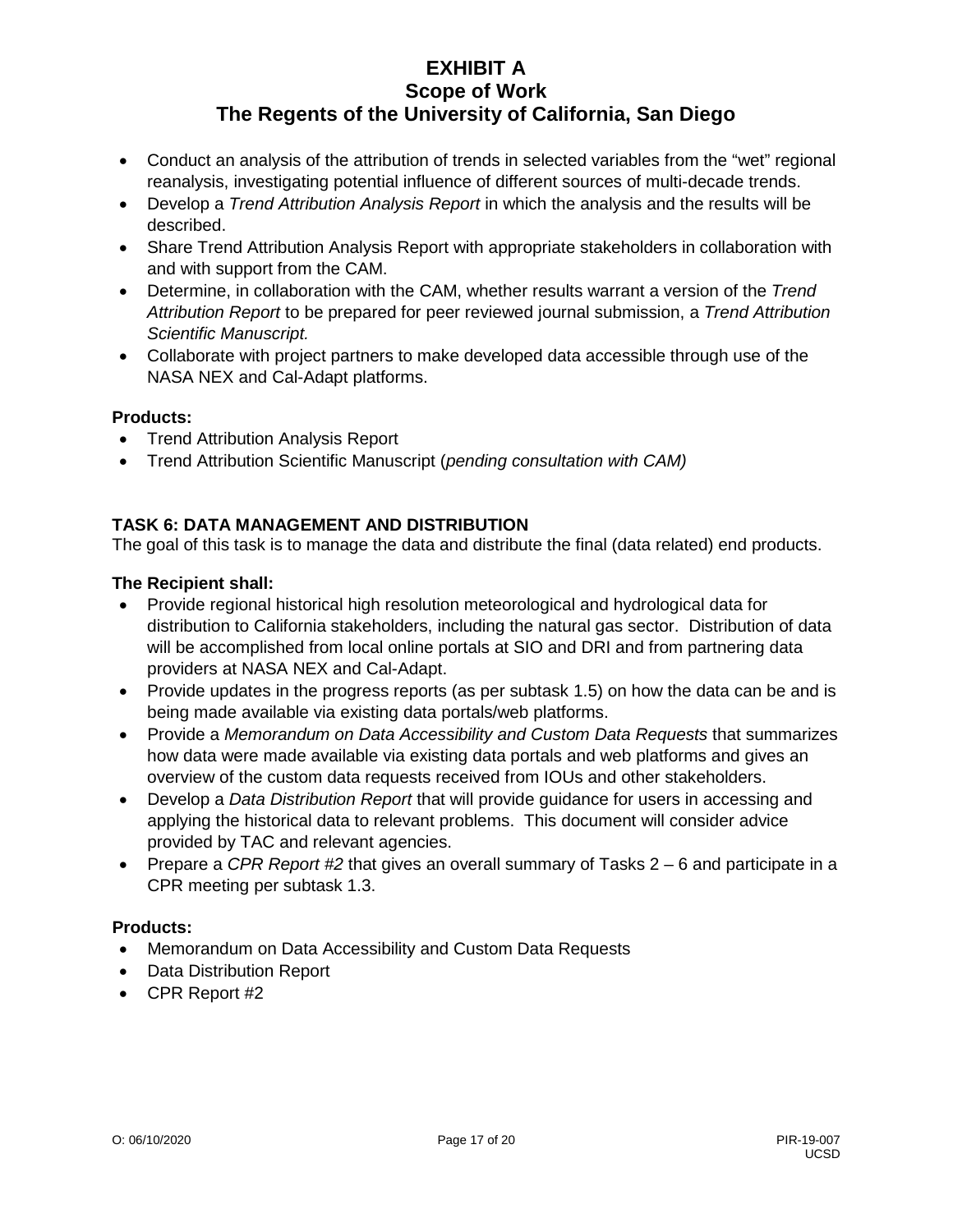# **TASK 7: EVALUATION OF PROJECT BENEFITS**

The goal of this task is to report the benefits resulting from this project.

- Complete three Project Benefits Questionnaires that correspond to three main intervals in the Agreement: (1) *Kick-off Meeting Benefits Questionnaire*; (2) *Mid-term Benefits Questionnaire*; and (3) *Final Meeting Benefits Questionnaire*.
- Provide all key assumptions used to estimate projected benefits, including targeted market sector (e.g., population and geographic location), projected market penetration, baseline and projected energy use and cost, operating conditions, and emission reduction calculations. Examples of information that may be requested in the questionnaires include:
	- o For Product Development Projects and Project Demonstrations:
		- **Published documents, including date, title, and periodical name.**<br>**Extimated or actual energy and cost savings and estimated s**
		- Estimated or actual energy and cost savings and estimated statewide energy savings once market potential has been realized. Identify all assumptions used in the estimates.
		- **Greenhouse gas and criteria emissions reductions.**
		- Other non-energy benefits such as reliability, public safety, lower operational cost, environmental improvement, indoor environmental quality, and societal benefits.
		- Data on potential job creation, market potential, economic development, and increased state revenue as a result of the project.
		- A discussion of project product downloads from websites, and publications in technical journals.
		- A comparison of project expectations and performance. Discuss whether the goals and objectives of the Agreement have been met and what improvements are needed, if any.
		- **Additional Information for Product Development Projects:** 
			- Outcome of product development efforts, such copyrights and license agreements.
			- Units sold or projected to be sold in California and outside of California.
			- Total annual sales or projected annual sales (in dollars) of products developed under the Agreement.
			- Investment dollars/follow-on private funding as a result of Energy Commission funding.
			- Patent numbers and applications, along with dates and brief descriptions.
		- Additional Information for Product Demonstrations:
			- Outcome of demonstrations and status of technology.
			- Number of similar installations.
			- Jobs created/retained as a result of the Agreement.
	- o For Information/Tools and Other Research Studies:
		- Outcome of project.
		- Published documents, including date, title, and periodical name.
		- A discussion of policy development. State if the project has been cited in government policy publications or technical journals, or has been used to inform regulatory bodies.
		- The number of website downloads.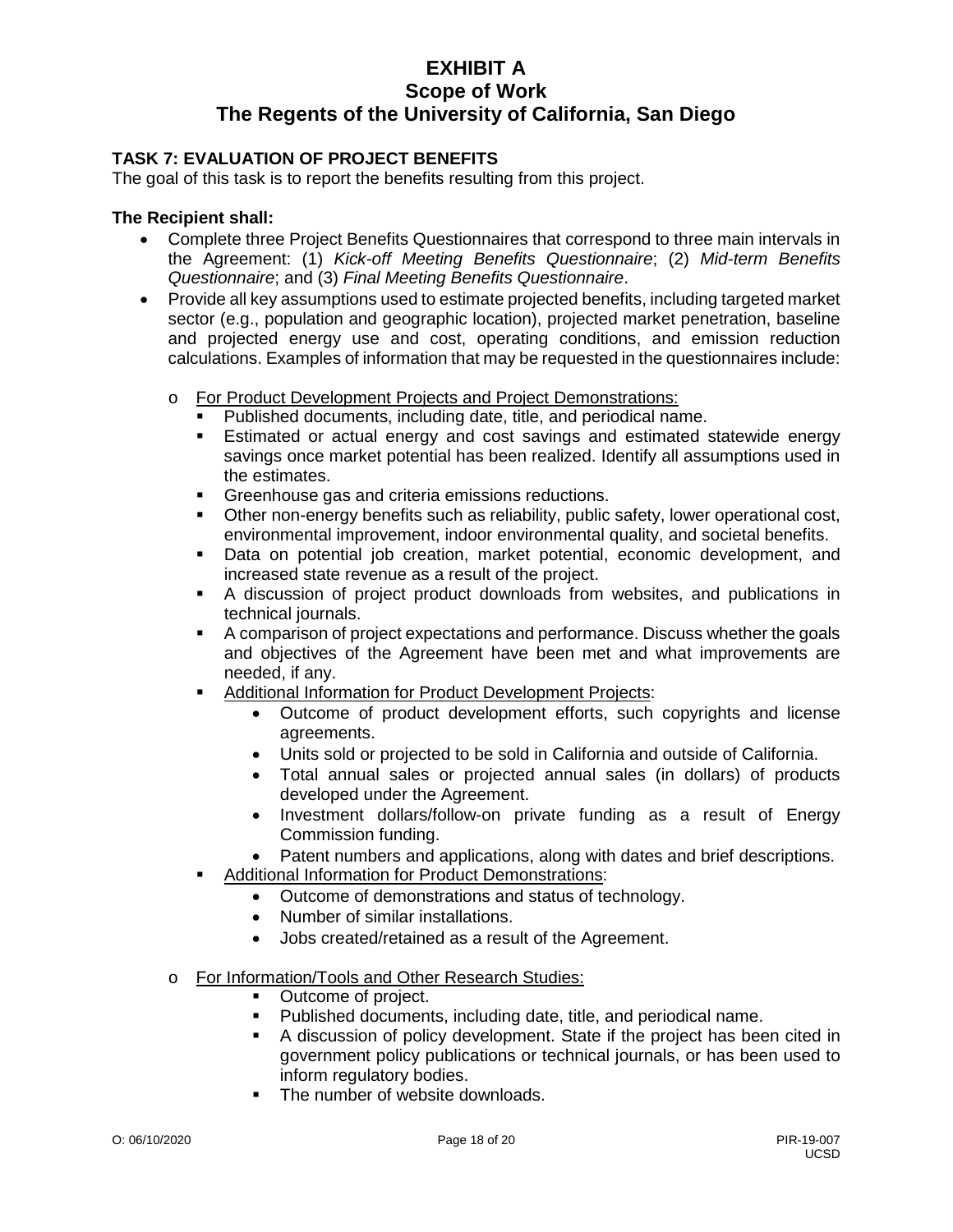- An estimate of how the project information has affected energy use and cost, or have resulted in other non-energy benefits.
- An estimate of energy and non-energy benefits.
- Data on potential job creation, market potential, economic development, and increased state revenue as a result of project.
- A discussion of project product downloads from websites, and publications in technical journals.
- A comparison of project expectations and performance. Discuss whether the goals and objectives of the Agreement have been met and what improvements are needed, if any.
- Respond to CAM questions regarding responses to the questionnaires.

The Energy Commission may send the Recipient similar questionnaires after the Agreement term ends. Responses to these questionnaires will be voluntary.

# **Products:**

- Kick-off Meeting Benefits Questionnaire
- Mid-term Benefits Questionnaire
- Final Meeting Benefits Questionnaire

# **TASK 8: TECHNOLOGY/KNOWLEDGE TRANSFER ACTIVITIES**

The goal of this task is to develop a plan to make the knowledge gained, experimental results, and lessons learned available to the public and key decision makers.

- Prepare an *Initial Fact Sheet* at start of the project that describes the project. Use the format provided by the CAM.
- Prepare a *Final Project Fact Sheet* at the project's conclusion that discusses results. Use the format provided by the CAM.
- Prepare a *Technology/Knowledge Transfer Plan* that includes:
	- $\circ$  An explanation of how the knowledge gained from the project will be made available to the public, including the targeted market sector and potential outreach to end users, utilities, regulatory agencies, and others.
	- o A description of the intended use(s) for and users of the project results.
	- o Published documents, including date, title, and periodical name.
	- o Copies of documents, fact sheets, journal articles, press releases, and other documents prepared for public dissemination. These documents must include the Legal Notice required in the terms and conditions. Indicate where and when the documents were disseminated.
	- o A discussion of policy development. State if project has been or will be cited in government policy publications or used to inform regulatory bodies.
	- o The number of website downloads or public requests for project results.
	- o Additional areas as determined by the CAM.
- Conduct technology transfer activities in accordance with the Technology/Knowledge Transfer Plan. These activities will be reported in the Progress Reports.
- When directed by the CAM, develop *Presentation Materials* for an Energy Commissionsponsored conference/workshop(s) on the project.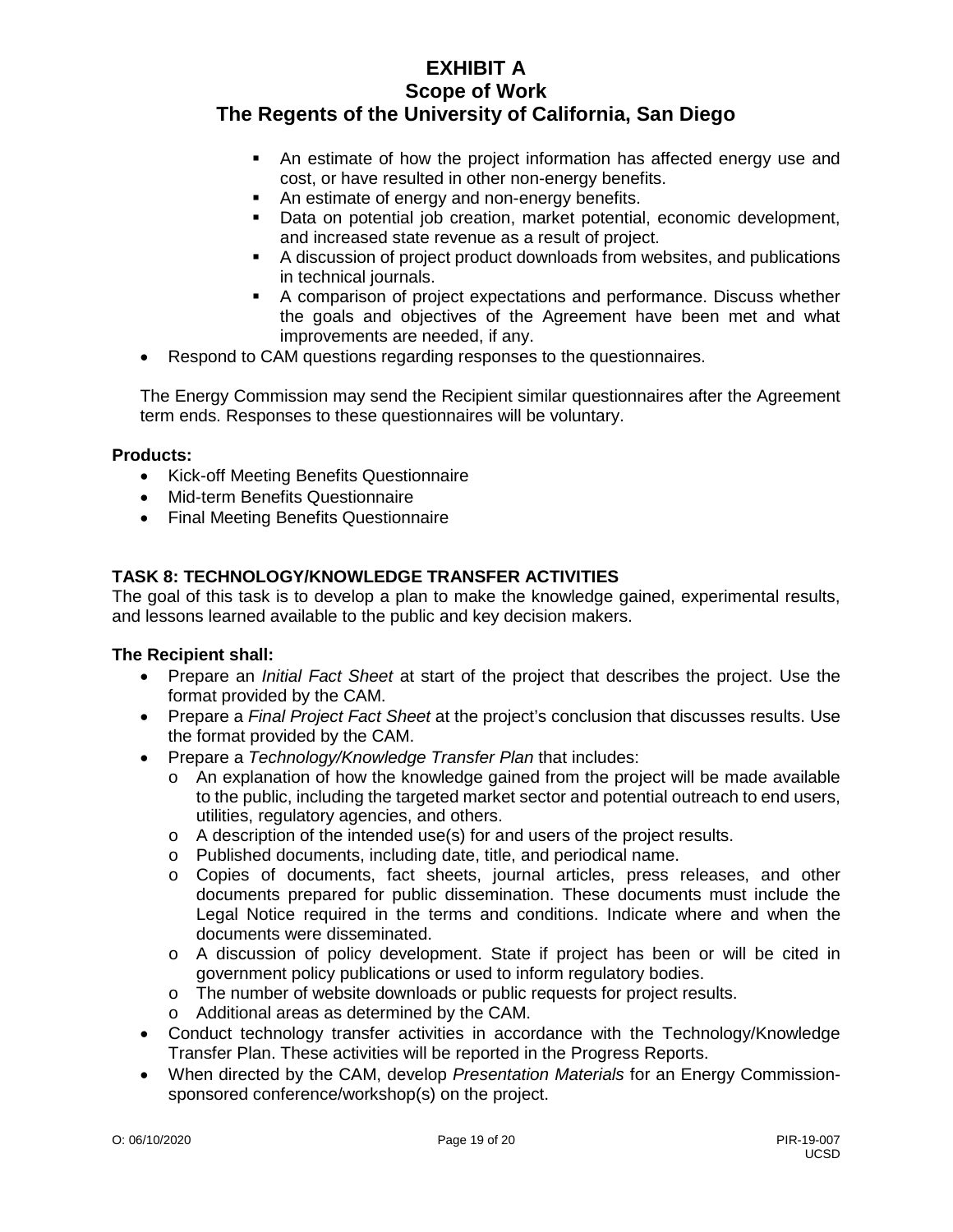- When directed by the CAM, participate in annual EPIC symposium(s) sponsored by the California Energy Commission.
- Provide at least (6) six *High Quality Digital Photographs* (minimum resolution of 1300x500 pixels in landscape ratio) of pre and post technology installation at the project sites or related project photographs.
- Prepare a *Technology/Knowledge Transfer Report* on technology transfer activities conducted during the project.

# **Products:**

- Initial Fact Sheet (draft and final)
- Final Project Fact Sheet (draft and final)
- Presentation Materials (draft and final)
- High Quality Digital Photographs
- Technology/Knowledge Transfer Plan (draft and final)
- Technology/Knowledge Transfer Report (draft and final)

# **V. PROJECT SCHEDULE**

Please see the attached Excel spreadsheet.